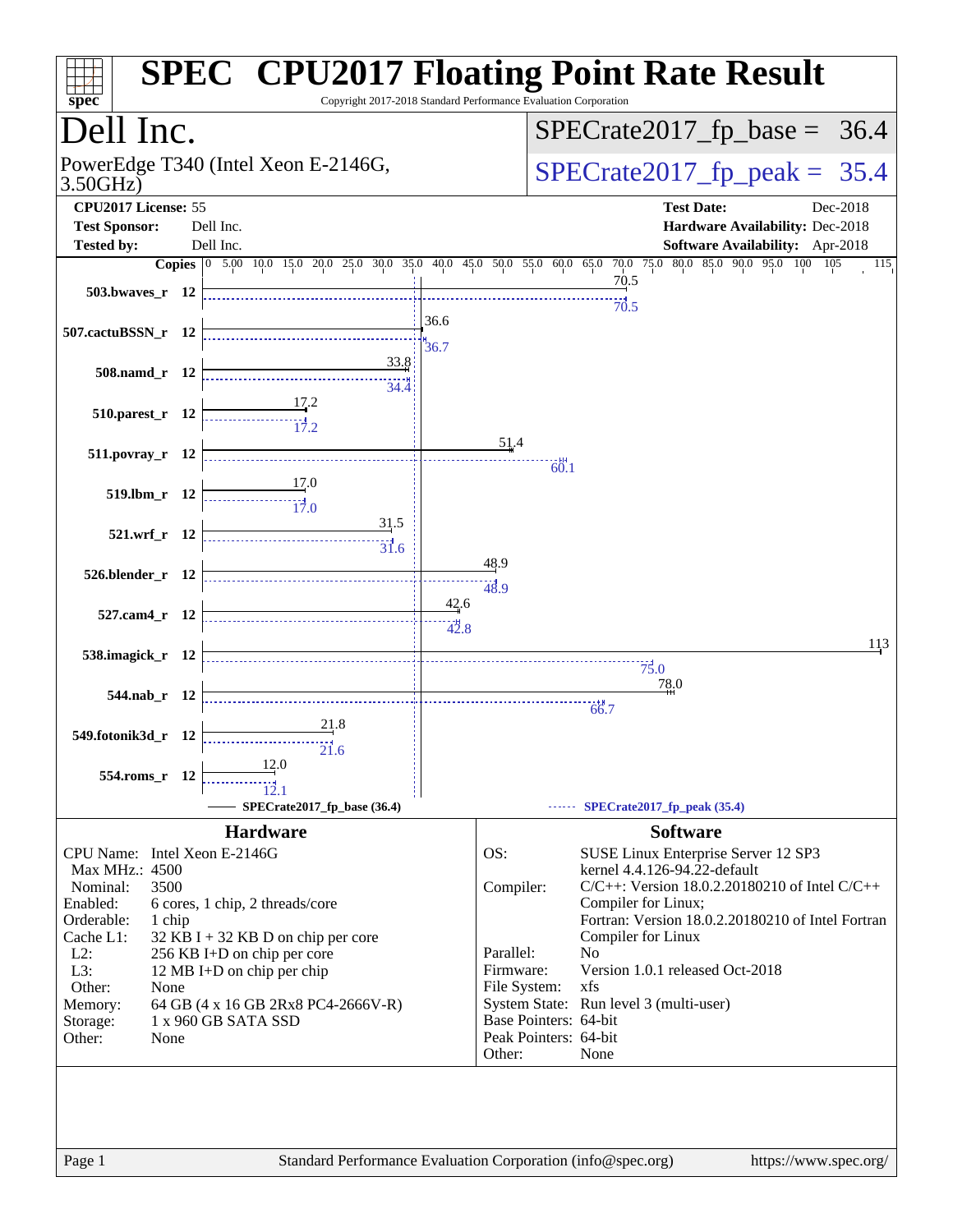

Copyright 2017-2018 Standard Performance Evaluation Corporation

### Dell Inc.

3.50GHz) PowerEdge T340 (Intel Xeon E-2146G,  $\vert$  [SPECrate2017\\_fp\\_peak =](http://www.spec.org/auto/cpu2017/Docs/result-fields.html#SPECrate2017fppeak) 35.4

 $SPECTate2017_fp\_base = 36.4$ 

**[CPU2017 License:](http://www.spec.org/auto/cpu2017/Docs/result-fields.html#CPU2017License)** 55 **[Test Date:](http://www.spec.org/auto/cpu2017/Docs/result-fields.html#TestDate)** Dec-2018 **[Test Sponsor:](http://www.spec.org/auto/cpu2017/Docs/result-fields.html#TestSponsor)** Dell Inc. **[Hardware Availability:](http://www.spec.org/auto/cpu2017/Docs/result-fields.html#HardwareAvailability)** Dec-2018 **[Tested by:](http://www.spec.org/auto/cpu2017/Docs/result-fields.html#Testedby)** Dell Inc. **[Software Availability:](http://www.spec.org/auto/cpu2017/Docs/result-fields.html#SoftwareAvailability)** Apr-2018

#### **[Results Table](http://www.spec.org/auto/cpu2017/Docs/result-fields.html#ResultsTable)**

|                                  | <b>Base</b>   |                |       |                |       | <b>Peak</b>    |       |               |                |              |                |              |                |              |
|----------------------------------|---------------|----------------|-------|----------------|-------|----------------|-------|---------------|----------------|--------------|----------------|--------------|----------------|--------------|
| <b>Benchmark</b>                 | <b>Copies</b> | <b>Seconds</b> | Ratio | <b>Seconds</b> | Ratio | <b>Seconds</b> | Ratio | <b>Copies</b> | <b>Seconds</b> | <b>Ratio</b> | <b>Seconds</b> | <b>Ratio</b> | <b>Seconds</b> | <b>Ratio</b> |
| 503.bwaves_r                     | 12            | 1705           | 70.6  | 1706           | 70.5  | 1706           | 70.5  | 12            | 1707           | 70.5         | 1705           | 70.6         | 1706           | 70.5         |
| 507.cactuBSSN r                  | 12            | 417            | 36.5  | 414            | 36.7  | 416            | 36.6  | 12            | 409            | 37.1         | 414            | 36.7         | 418            | 36.4         |
| $508$ .namd $r$                  | 12            | 332            | 34.3  | 337            | 33.8  | 338            | 33.8  | 12            | 331            | 34.4         | 331            | 34.5         | 336            | 34.0         |
| 510.parest_r                     | 12            | 1829           | 17.2  | 1815           | 17.3  | 1847           | 17.0  | 12            | 1823           | 17.2         | 1826           | 17.2         | 1836           | 17.1         |
| 511.povray_r                     | 12            | 542            | 51.7  | 545            | 51.4  | 548            | 51.1  | 12            | 466            | 60.1         | 462            | 60.6         | 471            | 59.5         |
| 519.lbm r                        | 12            | 742            | 17.0  | 743            | 17.0  | 744            | 17.0  | 12            | 746            | 17.0         | 742            | 17.0         | 743            | <b>17.0</b>  |
| $521$ .wrf r                     | 12            | 855            | 31.5  | 854            | 31.5  | 855            | 31.4  | 12            | 848            | 31.7         | 851            | 31.6         | 850            | 31.6         |
| 526.blender r                    | 12            | 374            | 48.9  | 374            | 48.9  | 375            | 48.7  | 12            | 374            | 48.9         | 374            | 48.9         | 375            | 48.8         |
| $527.cam4_r$                     | 12            | 493            | 42.6  | 490            | 42.9  | 493            | 42.5  | 12            | 491            | 42.8         | 496            | 42.3         | 490            | 42.8         |
| 538.imagick_r                    | 12            | 264            | 113   | 264            | 113   | 265            | 113   | 12            | 398            | 75.0         | 398            | 75.0         | 398            | 75.0         |
| 544.nab r                        | 12            | 261            | 77.4  | 257            | 78.5  | 259            | 78.0  | 12            | 303            | 66.7         | 302            | 67.0         | 306            | 66.0         |
| 549.fotonik3d_r                  | 12            | 2149           | 21.8  | 2149           | 21.8  | 2149           | 21.8  | 12            | 2168           | 21.6         | 2164           | 21.6         | 2166           | 21.6         |
| $554$ .roms_r                    | 12            | 1592           | 12.0  | 1596           | 11.9  | 1592           | 12.0  | 12            | 1579           | 12.1         | 1576           | 12.1         | 1578           | 12.1         |
| SPECrate2017 fp base $=$<br>36.4 |               |                |       |                |       |                |       |               |                |              |                |              |                |              |

**[SPECrate2017\\_fp\\_peak =](http://www.spec.org/auto/cpu2017/Docs/result-fields.html#SPECrate2017fppeak) 35.4**

Results appear in the [order in which they were run.](http://www.spec.org/auto/cpu2017/Docs/result-fields.html#RunOrder) Bold underlined text [indicates a median measurement.](http://www.spec.org/auto/cpu2017/Docs/result-fields.html#Median)

#### **[Submit Notes](http://www.spec.org/auto/cpu2017/Docs/result-fields.html#SubmitNotes)**

 The numactl mechanism was used to bind copies to processors. The config file option 'submit' was used to generate numactl commands to bind each copy to a specific processor. For details, please see the config file.

#### **[Operating System Notes](http://www.spec.org/auto/cpu2017/Docs/result-fields.html#OperatingSystemNotes)**

Stack size set to unlimited using "ulimit -s unlimited"

#### **[General Notes](http://www.spec.org/auto/cpu2017/Docs/result-fields.html#GeneralNotes)**

Environment variables set by runcpu before the start of the run:

LD\_LIBRARY\_PATH = "/home/cpu2017/lib/ia32:/home/cpu2017/lib/intel64"

Binaries compiled on a system with 1x Intel Core i7-4790 CPU + 32GB RAM

memory using Redhat Enterprise Linux 7.4

 Yes: The test sponsor attests, as of date of publication, that CVE-2017-5754 (Meltdown) is mitigated in the system as tested and documented.

 Yes: The test sponsor attests, as of date of publication, that CVE-2017-5753 (Spectre variant 1) is mitigated in the system as tested and documented.

 Yes: The test sponsor attests, as of date of publication, that CVE-2017-5715 (Spectre variant 2) is mitigated in the system as tested and documented.

Transparent Huge Pages enabled by default

Prior to runcpu invocation

**(Continued on next page)**

| Page 2 | Standard Performance Evaluation Corporation (info@spec.org) | https://www.spec.org/ |
|--------|-------------------------------------------------------------|-----------------------|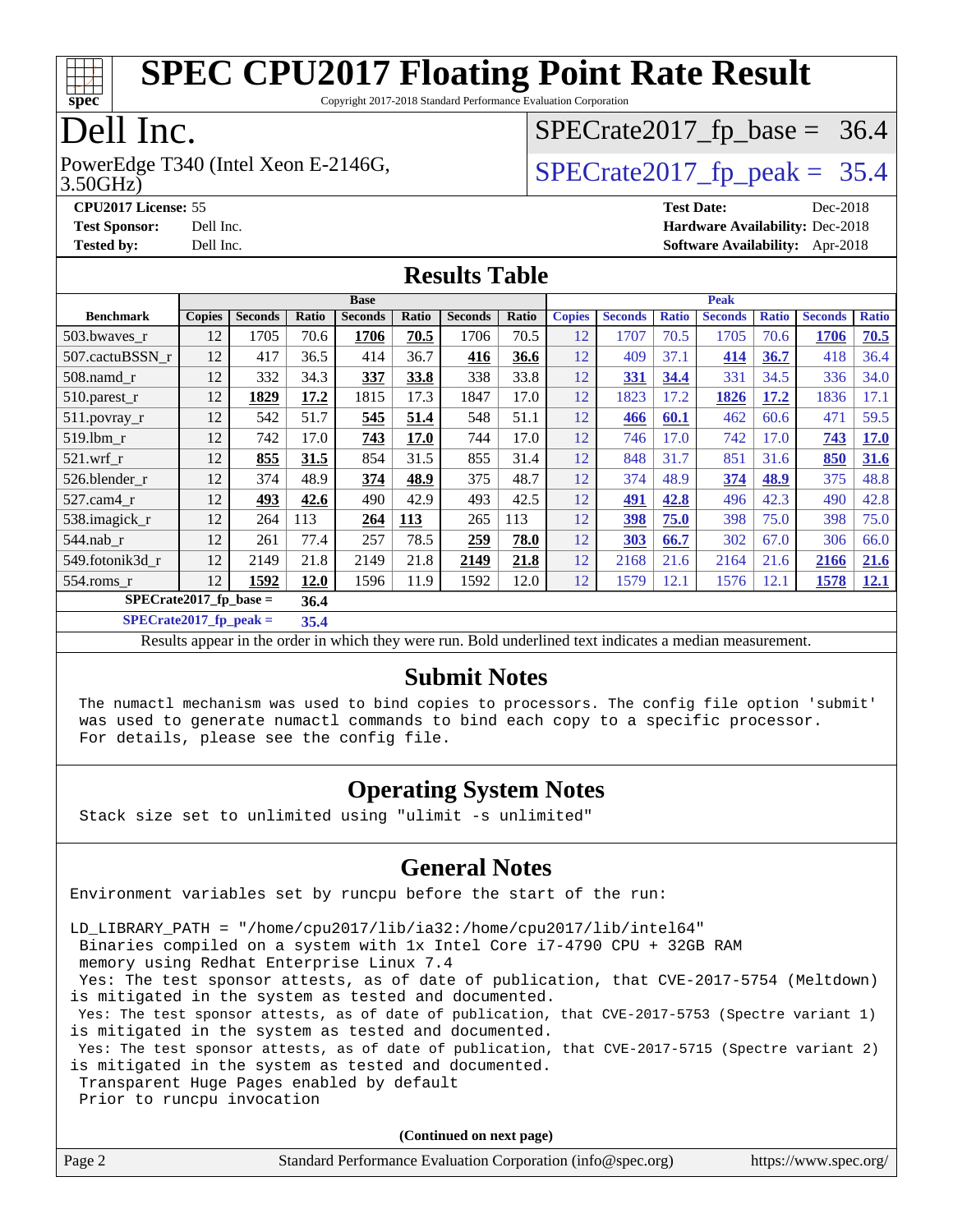

Copyright 2017-2018 Standard Performance Evaluation Corporation

### Dell Inc.

3.50GHz) PowerEdge T340 (Intel Xeon E-2146G,  $\vert$  [SPECrate2017\\_fp\\_peak =](http://www.spec.org/auto/cpu2017/Docs/result-fields.html#SPECrate2017fppeak) 35.4

 $SPECTate2017_fp\_base = 36.4$ 

**[CPU2017 License:](http://www.spec.org/auto/cpu2017/Docs/result-fields.html#CPU2017License)** 55 **[Test Date:](http://www.spec.org/auto/cpu2017/Docs/result-fields.html#TestDate)** Dec-2018

**[Test Sponsor:](http://www.spec.org/auto/cpu2017/Docs/result-fields.html#TestSponsor)** Dell Inc. **[Hardware Availability:](http://www.spec.org/auto/cpu2017/Docs/result-fields.html#HardwareAvailability)** Dec-2018 **[Tested by:](http://www.spec.org/auto/cpu2017/Docs/result-fields.html#Testedby)** Dell Inc. **[Software Availability:](http://www.spec.org/auto/cpu2017/Docs/result-fields.html#SoftwareAvailability)** Apr-2018

#### **[General Notes \(Continued\)](http://www.spec.org/auto/cpu2017/Docs/result-fields.html#GeneralNotes)**

 Filesystem page cache synced and cleared with: sync; echo 3> /proc/sys/vm/drop\_caches runcpu command invoked through numactl i.e.: numactl --interleave=all runcpu <etc>

#### **[Platform Notes](http://www.spec.org/auto/cpu2017/Docs/result-fields.html#PlatformNotes)**

Page 3 Standard Performance Evaluation Corporation [\(info@spec.org\)](mailto:info@spec.org) <https://www.spec.org/> BIOS settings: Virtualization Technology disabled System Profile set to Custom CPU Performance set to Maximum Performance C States set to Autonomous C1E disabled Uncore Frequency set to Dynamic Energy Efficiency Policy set to Performance Memory Patrol Scrub disabled Logical Processor enabled CPU Interconnect Bus Link Power Management disabled PCI ASPM L1 Link Power Management disabled Sysinfo program /home/cpu2017/bin/sysinfo Rev: r5974 of 2018-05-19 9bcde8f2999c33d61f64985e45859ea9 running on linux-icjc Fri Dec 7 17:13:46 2018 SUT (System Under Test) info as seen by some common utilities. For more information on this section, see <https://www.spec.org/cpu2017/Docs/config.html#sysinfo> From /proc/cpuinfo model name : Intel(R) Xeon(R) E-2146G CPU @ 3.50GHz 1 "physical id"s (chips) 12 "processors" cores, siblings (Caution: counting these is hw and system dependent. The following excerpts from /proc/cpuinfo might not be reliable. Use with caution.) cpu cores : 6 siblings : 12 physical 0: cores 0 1 2 3 4 5 From lscpu: Architecture: x86\_64 CPU op-mode(s): 32-bit, 64-bit Byte Order: Little Endian  $CPU(s):$  12 On-line CPU(s) list: 0-11 Thread(s) per core: 2 Core(s) per socket: 6 Socket(s): 1 **(Continued on next page)**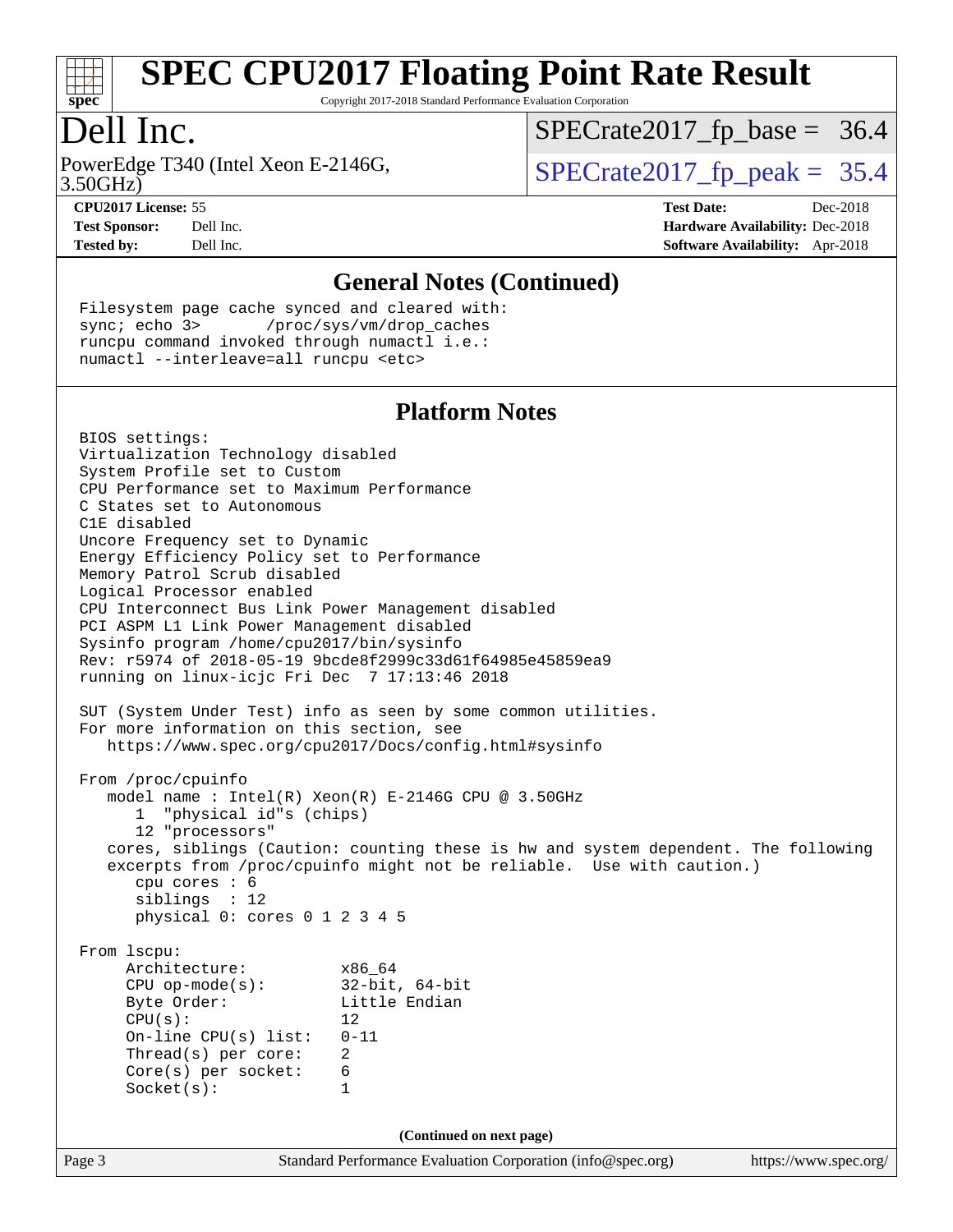

Copyright 2017-2018 Standard Performance Evaluation Corporation

### Dell Inc.

3.50GHz) PowerEdge T340 (Intel Xeon E-2146G,  $\text{SPECrate2017\_fp\_peak} = 35.4$ 

 $SPECrate2017_fp\_base = 36.4$ 

**[Tested by:](http://www.spec.org/auto/cpu2017/Docs/result-fields.html#Testedby)** Dell Inc. **[Software Availability:](http://www.spec.org/auto/cpu2017/Docs/result-fields.html#SoftwareAvailability)** Apr-2018

**[CPU2017 License:](http://www.spec.org/auto/cpu2017/Docs/result-fields.html#CPU2017License)** 55 **[Test Date:](http://www.spec.org/auto/cpu2017/Docs/result-fields.html#TestDate)** Dec-2018 **[Test Sponsor:](http://www.spec.org/auto/cpu2017/Docs/result-fields.html#TestSponsor)** Dell Inc. **[Hardware Availability:](http://www.spec.org/auto/cpu2017/Docs/result-fields.html#HardwareAvailability)** Dec-2018

### **[Platform Notes \(Continued\)](http://www.spec.org/auto/cpu2017/Docs/result-fields.html#PlatformNotes)**

| NUMA $node(s):$                        | 1                                                                                                                                                                   |  |  |  |  |  |
|----------------------------------------|---------------------------------------------------------------------------------------------------------------------------------------------------------------------|--|--|--|--|--|
| Vendor ID:                             | GenuineIntel                                                                                                                                                        |  |  |  |  |  |
| CPU family:                            | 6                                                                                                                                                                   |  |  |  |  |  |
| Model:                                 | 158                                                                                                                                                                 |  |  |  |  |  |
| Model name:                            | $Intel(R) Xeon(R) E-2146G CPU @ 3.50GHz$                                                                                                                            |  |  |  |  |  |
| Stepping:                              | 10                                                                                                                                                                  |  |  |  |  |  |
| CPU MHz:                               | 3641.732                                                                                                                                                            |  |  |  |  |  |
| $CPU$ $max$ $MHz$ :                    | 4500.0000                                                                                                                                                           |  |  |  |  |  |
| CPU min MHz:                           | 800.0000                                                                                                                                                            |  |  |  |  |  |
| BogoMIPS:                              | 7007.99                                                                                                                                                             |  |  |  |  |  |
| Virtualization:                        | $VT - x$                                                                                                                                                            |  |  |  |  |  |
| L1d cache:                             | 32K                                                                                                                                                                 |  |  |  |  |  |
| Lli cache:                             | 32K                                                                                                                                                                 |  |  |  |  |  |
| $L2$ cache:                            | 256K                                                                                                                                                                |  |  |  |  |  |
| L3 cache:                              | 12288K                                                                                                                                                              |  |  |  |  |  |
| NUMA $node0$ $CPU(s)$ :                | $0 - 11$                                                                                                                                                            |  |  |  |  |  |
| Flaqs:                                 | fpu vme de pse tsc msr pae mce cx8 apic sep mtrr pge mca cmov                                                                                                       |  |  |  |  |  |
|                                        | pat pse36 clflush dts acpi mmx fxsr sse sse2 ss ht tm pbe syscall nx pdpe1gb rdtscp                                                                                 |  |  |  |  |  |
|                                        | lm constant_tsc art arch_perfmon pebs bts rep_good nopl xtopology nonstop_tsc                                                                                       |  |  |  |  |  |
|                                        | aperfmperf eagerfpu pni pclmulqdq dtes64 monitor ds_cpl vmx smx est tm2 ssse3 sdbg                                                                                  |  |  |  |  |  |
|                                        | fma cx16 xtpr pdcm pcid sse4_1 sse4_2 x2apic movbe popcnt tsc_deadline_timer aes                                                                                    |  |  |  |  |  |
|                                        | xsave avx f16c rdrand lahf_lm abm 3dnowprefetch ida arat epb invpcid_single pln pts                                                                                 |  |  |  |  |  |
|                                        | dtherm hwp hwp_act_window hwp_epp intel_pt rsb_ctxsw spec_ctrl stibp retpoline                                                                                      |  |  |  |  |  |
|                                        | kaiser tpr_shadow vnmi flexpriority ept vpid fsgsbase tsc_adjust bmil hle avx2 smep<br>bmi2 erms invpcid rtm mpx rdseed adx smap clflushopt xsaveopt xsavec xgetbvl |  |  |  |  |  |
|                                        |                                                                                                                                                                     |  |  |  |  |  |
| /proc/cpuinfo cache data               |                                                                                                                                                                     |  |  |  |  |  |
| cache size : 12288 KB                  |                                                                                                                                                                     |  |  |  |  |  |
|                                        |                                                                                                                                                                     |  |  |  |  |  |
|                                        | From numactl --hardware WARNING: a numactl 'node' might or might not correspond to a                                                                                |  |  |  |  |  |
| physical chip.                         |                                                                                                                                                                     |  |  |  |  |  |
| available: 1 nodes (0)                 |                                                                                                                                                                     |  |  |  |  |  |
| node 0 cpus: 0 1 2 3 4 5 6 7 8 9 10 11 |                                                                                                                                                                     |  |  |  |  |  |
| node 0 size: 64276 MB                  |                                                                                                                                                                     |  |  |  |  |  |
| node 0 free: 63783 MB                  |                                                                                                                                                                     |  |  |  |  |  |
| node distances:                        |                                                                                                                                                                     |  |  |  |  |  |
| node 0                                 |                                                                                                                                                                     |  |  |  |  |  |
| 0: 10                                  |                                                                                                                                                                     |  |  |  |  |  |
|                                        |                                                                                                                                                                     |  |  |  |  |  |
| From /proc/meminfo                     |                                                                                                                                                                     |  |  |  |  |  |
| 65818632 kB<br>MemTotal:               |                                                                                                                                                                     |  |  |  |  |  |
| HugePages_Total:                       | 0                                                                                                                                                                   |  |  |  |  |  |
| Hugepagesize:<br>2048 kB               |                                                                                                                                                                     |  |  |  |  |  |
|                                        |                                                                                                                                                                     |  |  |  |  |  |
| /usr/bin/lsb_release -d                |                                                                                                                                                                     |  |  |  |  |  |
| SUSE Linux Enterprise Server 12 SP3    |                                                                                                                                                                     |  |  |  |  |  |
|                                        |                                                                                                                                                                     |  |  |  |  |  |
|                                        |                                                                                                                                                                     |  |  |  |  |  |
| (Continued on next page)               |                                                                                                                                                                     |  |  |  |  |  |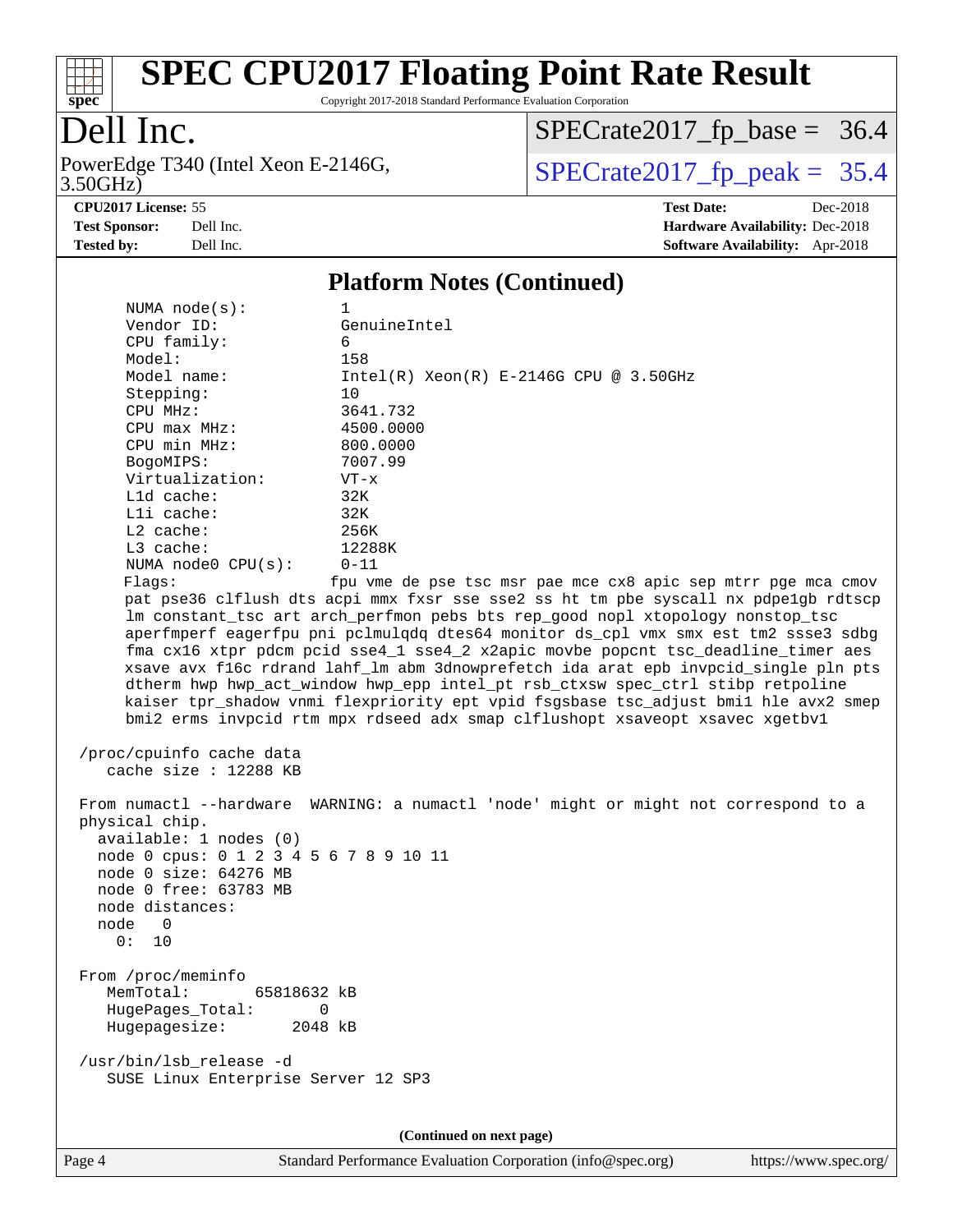

Copyright 2017-2018 Standard Performance Evaluation Corporation

#### Dell Inc.

3.50GHz) PowerEdge T340 (Intel Xeon E-2146G,  $\vert$  [SPECrate2017\\_fp\\_peak =](http://www.spec.org/auto/cpu2017/Docs/result-fields.html#SPECrate2017fppeak) 35.4

 $SPECTate2017_fp\_base = 36.4$ 

**[Test Sponsor:](http://www.spec.org/auto/cpu2017/Docs/result-fields.html#TestSponsor)** Dell Inc. **[Hardware Availability:](http://www.spec.org/auto/cpu2017/Docs/result-fields.html#HardwareAvailability)** Dec-2018 **[Tested by:](http://www.spec.org/auto/cpu2017/Docs/result-fields.html#Testedby)** Dell Inc. **[Software Availability:](http://www.spec.org/auto/cpu2017/Docs/result-fields.html#SoftwareAvailability)** Apr-2018

**[CPU2017 License:](http://www.spec.org/auto/cpu2017/Docs/result-fields.html#CPU2017License)** 55 **[Test Date:](http://www.spec.org/auto/cpu2017/Docs/result-fields.html#TestDate)** Dec-2018

**[Platform Notes \(Continued\)](http://www.spec.org/auto/cpu2017/Docs/result-fields.html#PlatformNotes)**

 From /etc/\*release\* /etc/\*version\* SuSE-release: SUSE Linux Enterprise Server 12 (x86\_64) VERSION = 12 PATCHLEVEL = 3 # This file is deprecated and will be removed in a future service pack or release. # Please check /etc/os-release for details about this release. os-release: NAME="SLES" VERSION="12-SP3" VERSION\_ID="12.3" PRETTY NAME="SUSE Linux Enterprise Server 12 SP3" ID="sles" ANSI\_COLOR="0;32" CPE\_NAME="cpe:/o:suse:sles:12:sp3" uname -a: Linux linux-icjc 4.4.126-94.22-default #1 SMP Wed Apr 11 07:45:03 UTC 2018 (9649989) x86\_64 x86\_64 x86\_64 GNU/Linux Kernel self-reported vulnerability status: CVE-2017-5754 (Meltdown): Mitigation: PTI CVE-2017-5753 (Spectre variant 1): Mitigation: \_\_user pointer sanitization CVE-2017-5715 (Spectre variant 2): Mitigation: IBRS+IBPB run-level 3 Dec 7 09:24 last=5 SPEC is set to: /home/cpu2017 Filesystem Type Size Used Avail Use% Mounted on /dev/sda2 xfs 301G 16G 285G 6% / Additional information from dmidecode follows. WARNING: Use caution when you interpret this section. The 'dmidecode' program reads system data which is "intended to allow hardware to be accurately determined", but the intent may not be met, as there are frequent changes to hardware, firmware, and the "DMTF SMBIOS" standard. BIOS Dell Inc. 1.0.1 10/19/2018 Memory: 3x 00AD00000A02 HMA82GU7CJR8N-VK 16 GB 2 rank 2666 1x 00AD00000A07 HMA82GU7CJR8N-VK 16 GB 2 rank 2666 (End of data from sysinfo program)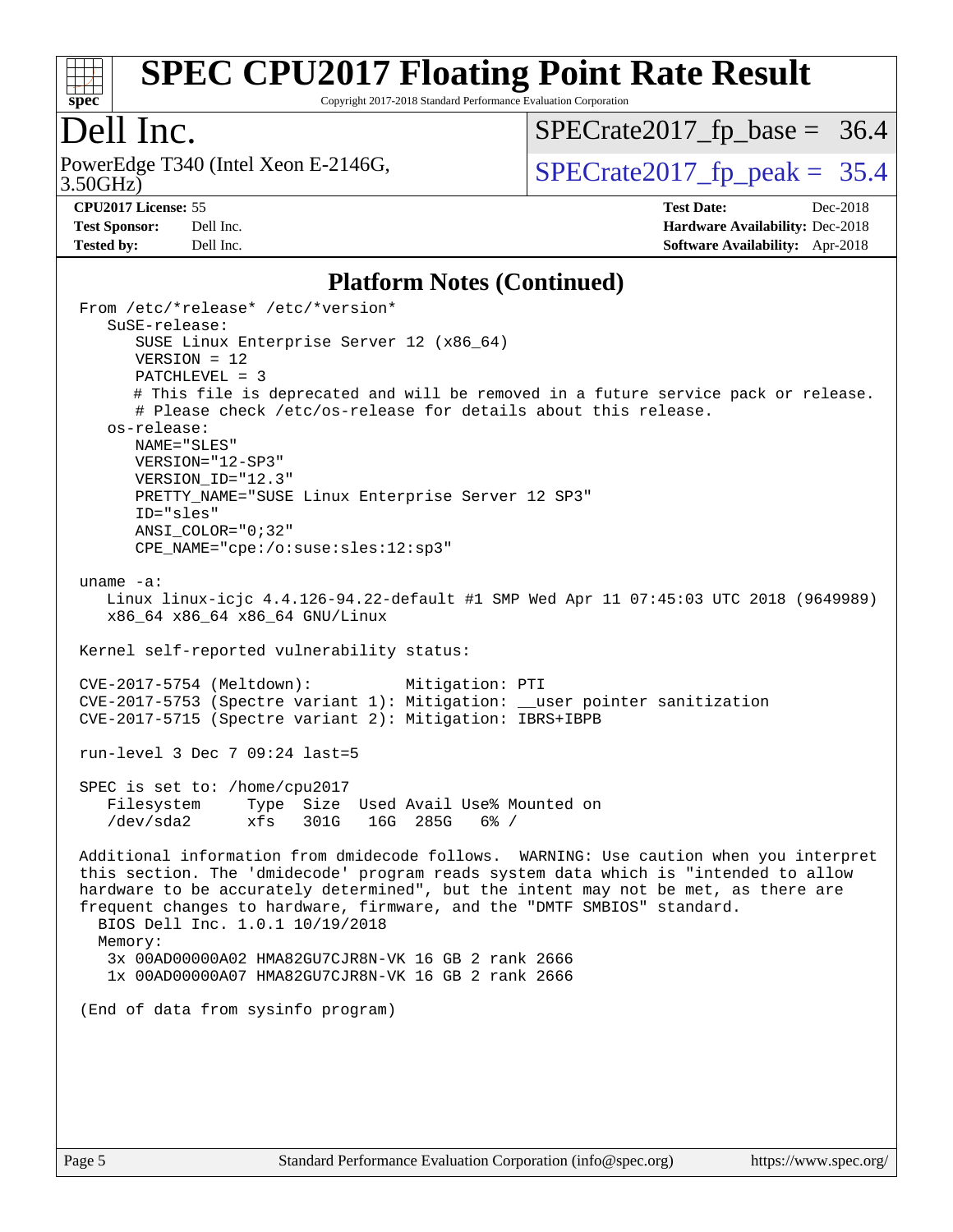

Copyright 2017-2018 Standard Performance Evaluation Corporation

### Dell Inc.

3.50GHz) PowerEdge T340 (Intel Xeon E-2146G,  $\text{SPECrate2017\_fp\_peak} = 35.4$ 

 $SPECrate2017_fp\_base = 36.4$ 

**[CPU2017 License:](http://www.spec.org/auto/cpu2017/Docs/result-fields.html#CPU2017License)** 55 **[Test Date:](http://www.spec.org/auto/cpu2017/Docs/result-fields.html#TestDate)** Dec-2018 **[Test Sponsor:](http://www.spec.org/auto/cpu2017/Docs/result-fields.html#TestSponsor)** Dell Inc. **[Hardware Availability:](http://www.spec.org/auto/cpu2017/Docs/result-fields.html#HardwareAvailability)** Dec-2018 **[Tested by:](http://www.spec.org/auto/cpu2017/Docs/result-fields.html#Testedby)** Dell Inc. **[Software Availability:](http://www.spec.org/auto/cpu2017/Docs/result-fields.html#SoftwareAvailability)** Apr-2018

#### **[Compiler Version Notes](http://www.spec.org/auto/cpu2017/Docs/result-fields.html#CompilerVersionNotes)**

| Page 6                                                  |                                                                                                                                    | Standard Performance Evaluation Corporation (info@spec.org) | https://www.spec.org/ |  |  |  |
|---------------------------------------------------------|------------------------------------------------------------------------------------------------------------------------------------|-------------------------------------------------------------|-----------------------|--|--|--|
|                                                         | (Continued on next page)                                                                                                           |                                                             |                       |  |  |  |
|                                                         |                                                                                                                                    |                                                             |                       |  |  |  |
| icpc (ICC) 18.0.2 20180210<br>icc (ICC) 18.0.2 20180210 | Copyright (C) 1985-2018 Intel Corporation. All rights reserved.<br>Copyright (C) 1985-2018 Intel Corporation. All rights reserved. |                                                             |                       |  |  |  |
| CC.                                                     | 511.povray_r(peak) 526.blender_r(peak)                                                                                             |                                                             |                       |  |  |  |
|                                                         | Copyright (C) 1985-2018 Intel Corporation. All rights reserved.                                                                    |                                                             |                       |  |  |  |
| icpc (ICC) 18.0.2 20180210<br>icc (ICC) 18.0.2 20180210 | Copyright (C) 1985-2018 Intel Corporation. All rights reserved.                                                                    |                                                             |                       |  |  |  |
|                                                         | CC 511.povray_r(base) 526.blender_r(base)                                                                                          |                                                             |                       |  |  |  |
| icpc (ICC) 18.0.2 20180210                              | Copyright (C) 1985-2018 Intel Corporation. All rights reserved.                                                                    |                                                             |                       |  |  |  |
|                                                         | CXXC 508.namd_r(peak) 510.parest_r(peak)                                                                                           |                                                             |                       |  |  |  |
| icpc (ICC) 18.0.2 20180210                              | Copyright (C) 1985-2018 Intel Corporation. All rights reserved.                                                                    |                                                             |                       |  |  |  |
|                                                         | CXXC 508.namd_r(base) 510.parest_r(base)                                                                                           |                                                             |                       |  |  |  |
| icc (ICC) 18.0.2 20180210                               | Copyright (C) 1985-2018 Intel Corporation. All rights reserved.                                                                    |                                                             |                       |  |  |  |
| CC                                                      | 519.1bm_r(peak) 538.imagick_r(peak) 544.nab_r(peak)                                                                                |                                                             |                       |  |  |  |
| icc (ICC) 18.0.2 20180210                               | Copyright (C) 1985-2018 Intel Corporation. All rights reserved.                                                                    |                                                             |                       |  |  |  |
|                                                         | $CC$ 519.1bm_ $r$ (base) 538.imagick_ $r$ (base) 544.nab_ $r$ (base)                                                               | =================================                           |                       |  |  |  |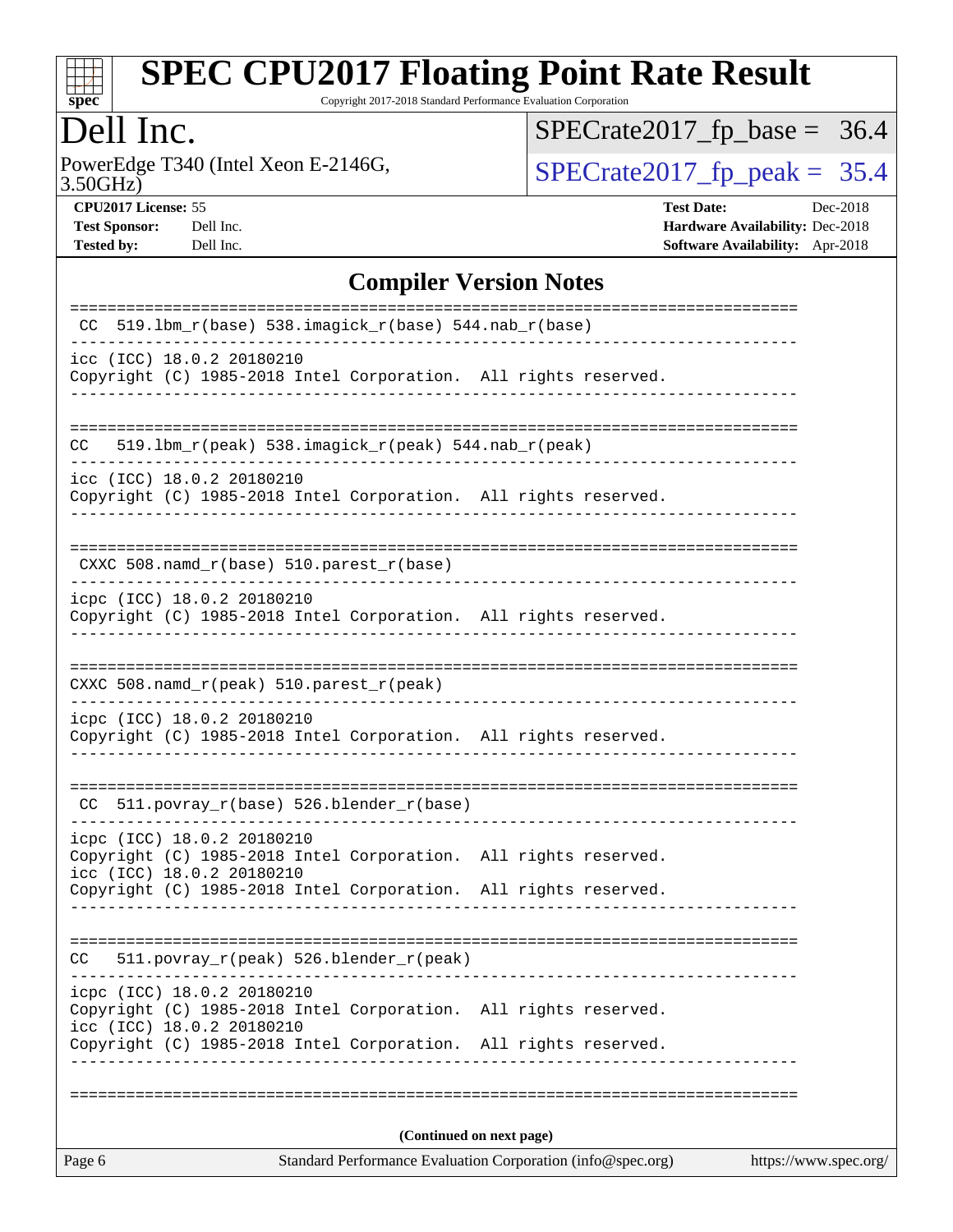

Copyright 2017-2018 Standard Performance Evaluation Corporation

### Dell Inc.

3.50GHz) PowerEdge T340 (Intel Xeon E-2146G,  $\text{SPECrate2017\_fp\_peak} = 35.4$ 

 $SPECrate2017_fp\_base = 36.4$ 

**[CPU2017 License:](http://www.spec.org/auto/cpu2017/Docs/result-fields.html#CPU2017License)** 55 **[Test Date:](http://www.spec.org/auto/cpu2017/Docs/result-fields.html#TestDate)** Dec-2018

**[Test Sponsor:](http://www.spec.org/auto/cpu2017/Docs/result-fields.html#TestSponsor)** Dell Inc. **[Hardware Availability:](http://www.spec.org/auto/cpu2017/Docs/result-fields.html#HardwareAvailability)** Dec-2018 **[Tested by:](http://www.spec.org/auto/cpu2017/Docs/result-fields.html#Testedby)** Dell Inc. **[Software Availability:](http://www.spec.org/auto/cpu2017/Docs/result-fields.html#SoftwareAvailability)** Apr-2018

#### **[Compiler Version Notes \(Continued\)](http://www.spec.org/auto/cpu2017/Docs/result-fields.html#CompilerVersionNotes)**

| Page 7 |                          | Standard Performance Evaluation Corporation (info@spec.org)<br>https://www.spec.org/ |  |                                                                         |  |  |  |
|--------|--------------------------|--------------------------------------------------------------------------------------|--|-------------------------------------------------------------------------|--|--|--|
|        | (Continued on next page) |                                                                                      |  |                                                                         |  |  |  |
| CC     |                          | 521.wrf_r(peak) 527.cam4_r(peak)                                                     |  |                                                                         |  |  |  |
|        |                          |                                                                                      |  |                                                                         |  |  |  |
|        |                          |                                                                                      |  | Copyright (C) 1985-2018 Intel Corporation. All rights reserved.         |  |  |  |
|        |                          | ifort (IFORT) 18.0.2 20180210<br>icc (ICC) 18.0.2 20180210                           |  | Copyright (C) 1985-2018 Intel Corporation. All rights reserved.         |  |  |  |
|        |                          |                                                                                      |  |                                                                         |  |  |  |
|        |                          | $CC$ 521.wrf_r(base) 527.cam4_r(base)                                                |  |                                                                         |  |  |  |
|        |                          |                                                                                      |  | Copyright (C) 1985-2018 Intel Corporation. All rights reserved.         |  |  |  |
|        |                          | ifort (IFORT) 18.0.2 20180210                                                        |  |                                                                         |  |  |  |
| FC     |                          |                                                                                      |  | 503.bwaves_r(peak) 549.fotonik3d_r(peak) 554.roms_r(peak)               |  |  |  |
|        |                          |                                                                                      |  |                                                                         |  |  |  |
|        |                          | ifort (IFORT) 18.0.2 20180210                                                        |  | Copyright (C) 1985-2018 Intel Corporation. All rights reserved.         |  |  |  |
|        |                          |                                                                                      |  | $FC$ 503.bwaves_ $r(base)$ 549.fotonik3d_ $r(base)$ 554.roms_ $r(base)$ |  |  |  |
|        |                          |                                                                                      |  |                                                                         |  |  |  |
|        |                          |                                                                                      |  | Copyright (C) 1985-2018 Intel Corporation. All rights reserved.         |  |  |  |
|        |                          | ifort (IFORT) 18.0.2 20180210                                                        |  | Copyright (C) 1985-2018 Intel Corporation. All rights reserved.         |  |  |  |
|        |                          | icc (ICC) 18.0.2 20180210                                                            |  | Copyright (C) 1985-2018 Intel Corporation. All rights reserved.         |  |  |  |
|        |                          | icpc (ICC) 18.0.2 20180210                                                           |  |                                                                         |  |  |  |
|        |                          | FC 507.cactuBSSN_r(peak)                                                             |  |                                                                         |  |  |  |
|        |                          |                                                                                      |  |                                                                         |  |  |  |
|        |                          | ifort (IFORT) 18.0.2 20180210                                                        |  | Copyright (C) 1985-2018 Intel Corporation. All rights reserved.         |  |  |  |
|        |                          | icc (ICC) 18.0.2 20180210                                                            |  | Copyright (C) 1985-2018 Intel Corporation. All rights reserved.         |  |  |  |
|        |                          | icpc (ICC) 18.0.2 20180210                                                           |  | Copyright (C) 1985-2018 Intel Corporation. All rights reserved.         |  |  |  |
|        |                          | FC 507.cactuBSSN_r(base)                                                             |  |                                                                         |  |  |  |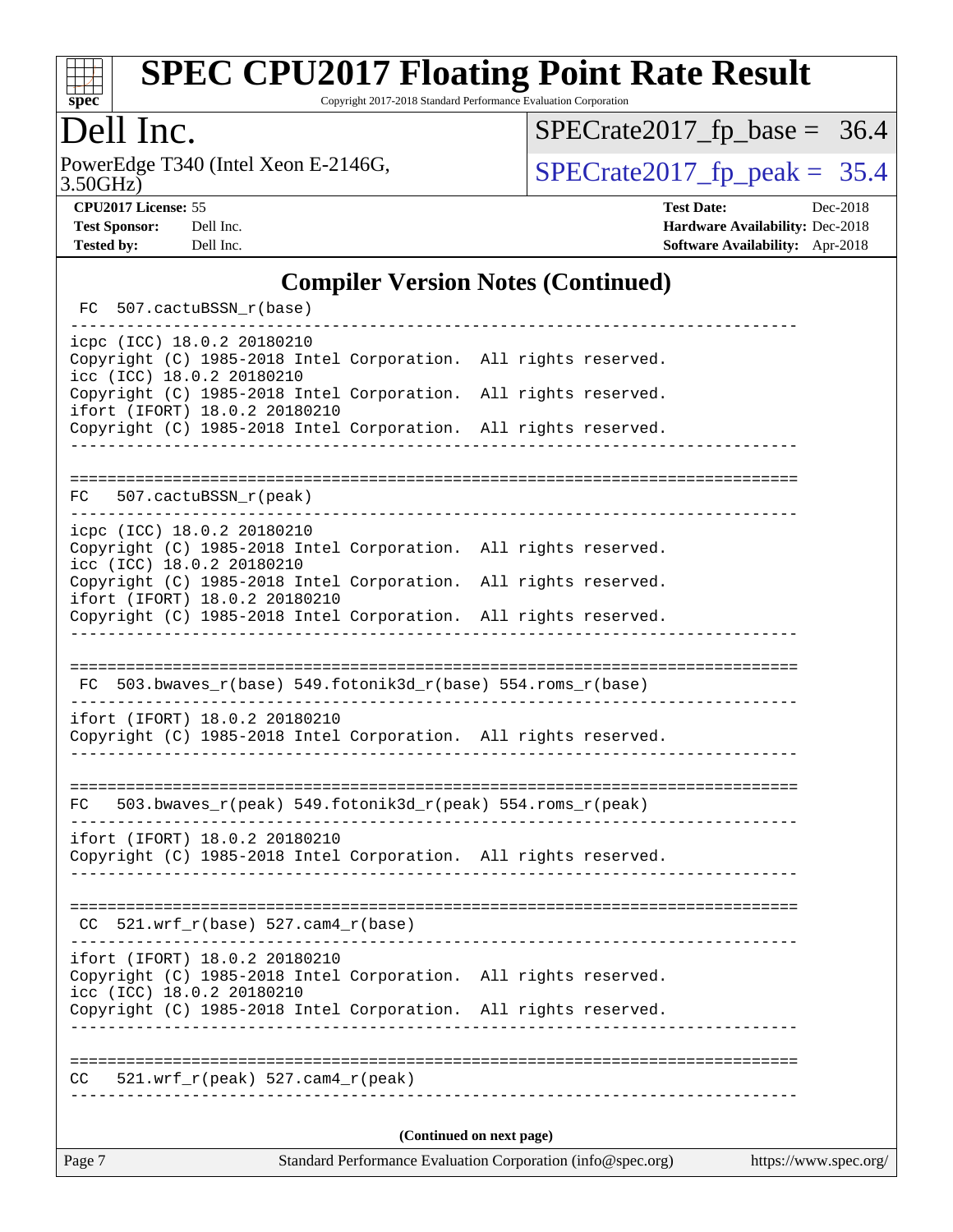

Copyright 2017-2018 Standard Performance Evaluation Corporation

#### Dell Inc.

PowerEdge T340 (Intel Xeon E-2146G, 3.50GHz)

 $SPECTate 2017_fp\_peak = 35.4$  $SPECTate2017_fp\_base = 36.4$ 

**[CPU2017 License:](http://www.spec.org/auto/cpu2017/Docs/result-fields.html#CPU2017License)** 55 **[Test Date:](http://www.spec.org/auto/cpu2017/Docs/result-fields.html#TestDate)** Dec-2018 **[Test Sponsor:](http://www.spec.org/auto/cpu2017/Docs/result-fields.html#TestSponsor)** Dell Inc. **[Hardware Availability:](http://www.spec.org/auto/cpu2017/Docs/result-fields.html#HardwareAvailability)** Dec-2018 **[Tested by:](http://www.spec.org/auto/cpu2017/Docs/result-fields.html#Testedby)** Dell Inc. **[Software Availability:](http://www.spec.org/auto/cpu2017/Docs/result-fields.html#SoftwareAvailability)** Apr-2018

#### **[Compiler Version Notes \(Continued\)](http://www.spec.org/auto/cpu2017/Docs/result-fields.html#CompilerVersionNotes)**

ifort (IFORT) 18.0.2 20180210 Copyright (C) 1985-2018 Intel Corporation. All rights reserved. icc (ICC) 18.0.2 20180210 Copyright (C) 1985-2018 Intel Corporation. All rights reserved. ------------------------------------------------------------------------------

#### **[Base Compiler Invocation](http://www.spec.org/auto/cpu2017/Docs/result-fields.html#BaseCompilerInvocation)**

[C benchmarks](http://www.spec.org/auto/cpu2017/Docs/result-fields.html#Cbenchmarks): [icc -m64 -std=c11](http://www.spec.org/cpu2017/results/res2018q4/cpu2017-20181210-10224.flags.html#user_CCbase_intel_icc_64bit_c11_33ee0cdaae7deeeab2a9725423ba97205ce30f63b9926c2519791662299b76a0318f32ddfffdc46587804de3178b4f9328c46fa7c2b0cd779d7a61945c91cd35)

[C++ benchmarks:](http://www.spec.org/auto/cpu2017/Docs/result-fields.html#CXXbenchmarks) [icpc -m64](http://www.spec.org/cpu2017/results/res2018q4/cpu2017-20181210-10224.flags.html#user_CXXbase_intel_icpc_64bit_4ecb2543ae3f1412ef961e0650ca070fec7b7afdcd6ed48761b84423119d1bf6bdf5cad15b44d48e7256388bc77273b966e5eb805aefd121eb22e9299b2ec9d9)

[Fortran benchmarks](http://www.spec.org/auto/cpu2017/Docs/result-fields.html#Fortranbenchmarks): [ifort -m64](http://www.spec.org/cpu2017/results/res2018q4/cpu2017-20181210-10224.flags.html#user_FCbase_intel_ifort_64bit_24f2bb282fbaeffd6157abe4f878425411749daecae9a33200eee2bee2fe76f3b89351d69a8130dd5949958ce389cf37ff59a95e7a40d588e8d3a57e0c3fd751)

[Benchmarks using both Fortran and C](http://www.spec.org/auto/cpu2017/Docs/result-fields.html#BenchmarksusingbothFortranandC): [ifort -m64](http://www.spec.org/cpu2017/results/res2018q4/cpu2017-20181210-10224.flags.html#user_CC_FCbase_intel_ifort_64bit_24f2bb282fbaeffd6157abe4f878425411749daecae9a33200eee2bee2fe76f3b89351d69a8130dd5949958ce389cf37ff59a95e7a40d588e8d3a57e0c3fd751) [icc -m64 -std=c11](http://www.spec.org/cpu2017/results/res2018q4/cpu2017-20181210-10224.flags.html#user_CC_FCbase_intel_icc_64bit_c11_33ee0cdaae7deeeab2a9725423ba97205ce30f63b9926c2519791662299b76a0318f32ddfffdc46587804de3178b4f9328c46fa7c2b0cd779d7a61945c91cd35)

[Benchmarks using both C and C++](http://www.spec.org/auto/cpu2017/Docs/result-fields.html#BenchmarksusingbothCandCXX): [icpc -m64](http://www.spec.org/cpu2017/results/res2018q4/cpu2017-20181210-10224.flags.html#user_CC_CXXbase_intel_icpc_64bit_4ecb2543ae3f1412ef961e0650ca070fec7b7afdcd6ed48761b84423119d1bf6bdf5cad15b44d48e7256388bc77273b966e5eb805aefd121eb22e9299b2ec9d9) [icc -m64 -std=c11](http://www.spec.org/cpu2017/results/res2018q4/cpu2017-20181210-10224.flags.html#user_CC_CXXbase_intel_icc_64bit_c11_33ee0cdaae7deeeab2a9725423ba97205ce30f63b9926c2519791662299b76a0318f32ddfffdc46587804de3178b4f9328c46fa7c2b0cd779d7a61945c91cd35)

[Benchmarks using Fortran, C, and C++:](http://www.spec.org/auto/cpu2017/Docs/result-fields.html#BenchmarksusingFortranCandCXX) [icpc -m64](http://www.spec.org/cpu2017/results/res2018q4/cpu2017-20181210-10224.flags.html#user_CC_CXX_FCbase_intel_icpc_64bit_4ecb2543ae3f1412ef961e0650ca070fec7b7afdcd6ed48761b84423119d1bf6bdf5cad15b44d48e7256388bc77273b966e5eb805aefd121eb22e9299b2ec9d9) [icc -m64 -std=c11](http://www.spec.org/cpu2017/results/res2018q4/cpu2017-20181210-10224.flags.html#user_CC_CXX_FCbase_intel_icc_64bit_c11_33ee0cdaae7deeeab2a9725423ba97205ce30f63b9926c2519791662299b76a0318f32ddfffdc46587804de3178b4f9328c46fa7c2b0cd779d7a61945c91cd35) [ifort -m64](http://www.spec.org/cpu2017/results/res2018q4/cpu2017-20181210-10224.flags.html#user_CC_CXX_FCbase_intel_ifort_64bit_24f2bb282fbaeffd6157abe4f878425411749daecae9a33200eee2bee2fe76f3b89351d69a8130dd5949958ce389cf37ff59a95e7a40d588e8d3a57e0c3fd751)

#### **[Base Portability Flags](http://www.spec.org/auto/cpu2017/Docs/result-fields.html#BasePortabilityFlags)**

 503.bwaves\_r: [-DSPEC\\_LP64](http://www.spec.org/cpu2017/results/res2018q4/cpu2017-20181210-10224.flags.html#suite_basePORTABILITY503_bwaves_r_DSPEC_LP64) 507.cactuBSSN\_r: [-DSPEC\\_LP64](http://www.spec.org/cpu2017/results/res2018q4/cpu2017-20181210-10224.flags.html#suite_basePORTABILITY507_cactuBSSN_r_DSPEC_LP64) 508.namd\_r: [-DSPEC\\_LP64](http://www.spec.org/cpu2017/results/res2018q4/cpu2017-20181210-10224.flags.html#suite_basePORTABILITY508_namd_r_DSPEC_LP64) 510.parest\_r: [-DSPEC\\_LP64](http://www.spec.org/cpu2017/results/res2018q4/cpu2017-20181210-10224.flags.html#suite_basePORTABILITY510_parest_r_DSPEC_LP64) 511.povray\_r: [-DSPEC\\_LP64](http://www.spec.org/cpu2017/results/res2018q4/cpu2017-20181210-10224.flags.html#suite_basePORTABILITY511_povray_r_DSPEC_LP64) 519.lbm\_r: [-DSPEC\\_LP64](http://www.spec.org/cpu2017/results/res2018q4/cpu2017-20181210-10224.flags.html#suite_basePORTABILITY519_lbm_r_DSPEC_LP64) 521.wrf\_r: [-DSPEC\\_LP64](http://www.spec.org/cpu2017/results/res2018q4/cpu2017-20181210-10224.flags.html#suite_basePORTABILITY521_wrf_r_DSPEC_LP64) [-DSPEC\\_CASE\\_FLAG](http://www.spec.org/cpu2017/results/res2018q4/cpu2017-20181210-10224.flags.html#b521.wrf_r_baseCPORTABILITY_DSPEC_CASE_FLAG) [-convert big\\_endian](http://www.spec.org/cpu2017/results/res2018q4/cpu2017-20181210-10224.flags.html#user_baseFPORTABILITY521_wrf_r_convert_big_endian_c3194028bc08c63ac5d04de18c48ce6d347e4e562e8892b8bdbdc0214820426deb8554edfa529a3fb25a586e65a3d812c835984020483e7e73212c4d31a38223) 526.blender\_r: [-DSPEC\\_LP64](http://www.spec.org/cpu2017/results/res2018q4/cpu2017-20181210-10224.flags.html#suite_basePORTABILITY526_blender_r_DSPEC_LP64) [-DSPEC\\_LINUX](http://www.spec.org/cpu2017/results/res2018q4/cpu2017-20181210-10224.flags.html#b526.blender_r_baseCPORTABILITY_DSPEC_LINUX) [-funsigned-char](http://www.spec.org/cpu2017/results/res2018q4/cpu2017-20181210-10224.flags.html#user_baseCPORTABILITY526_blender_r_force_uchar_40c60f00ab013830e2dd6774aeded3ff59883ba5a1fc5fc14077f794d777847726e2a5858cbc7672e36e1b067e7e5c1d9a74f7176df07886a243d7cc18edfe67) 527.cam4\_r: [-DSPEC\\_LP64](http://www.spec.org/cpu2017/results/res2018q4/cpu2017-20181210-10224.flags.html#suite_basePORTABILITY527_cam4_r_DSPEC_LP64) [-DSPEC\\_CASE\\_FLAG](http://www.spec.org/cpu2017/results/res2018q4/cpu2017-20181210-10224.flags.html#b527.cam4_r_baseCPORTABILITY_DSPEC_CASE_FLAG) 538.imagick\_r: [-DSPEC\\_LP64](http://www.spec.org/cpu2017/results/res2018q4/cpu2017-20181210-10224.flags.html#suite_basePORTABILITY538_imagick_r_DSPEC_LP64) 544.nab\_r: [-DSPEC\\_LP64](http://www.spec.org/cpu2017/results/res2018q4/cpu2017-20181210-10224.flags.html#suite_basePORTABILITY544_nab_r_DSPEC_LP64) 549.fotonik3d\_r: [-DSPEC\\_LP64](http://www.spec.org/cpu2017/results/res2018q4/cpu2017-20181210-10224.flags.html#suite_basePORTABILITY549_fotonik3d_r_DSPEC_LP64) 554.roms\_r: [-DSPEC\\_LP64](http://www.spec.org/cpu2017/results/res2018q4/cpu2017-20181210-10224.flags.html#suite_basePORTABILITY554_roms_r_DSPEC_LP64)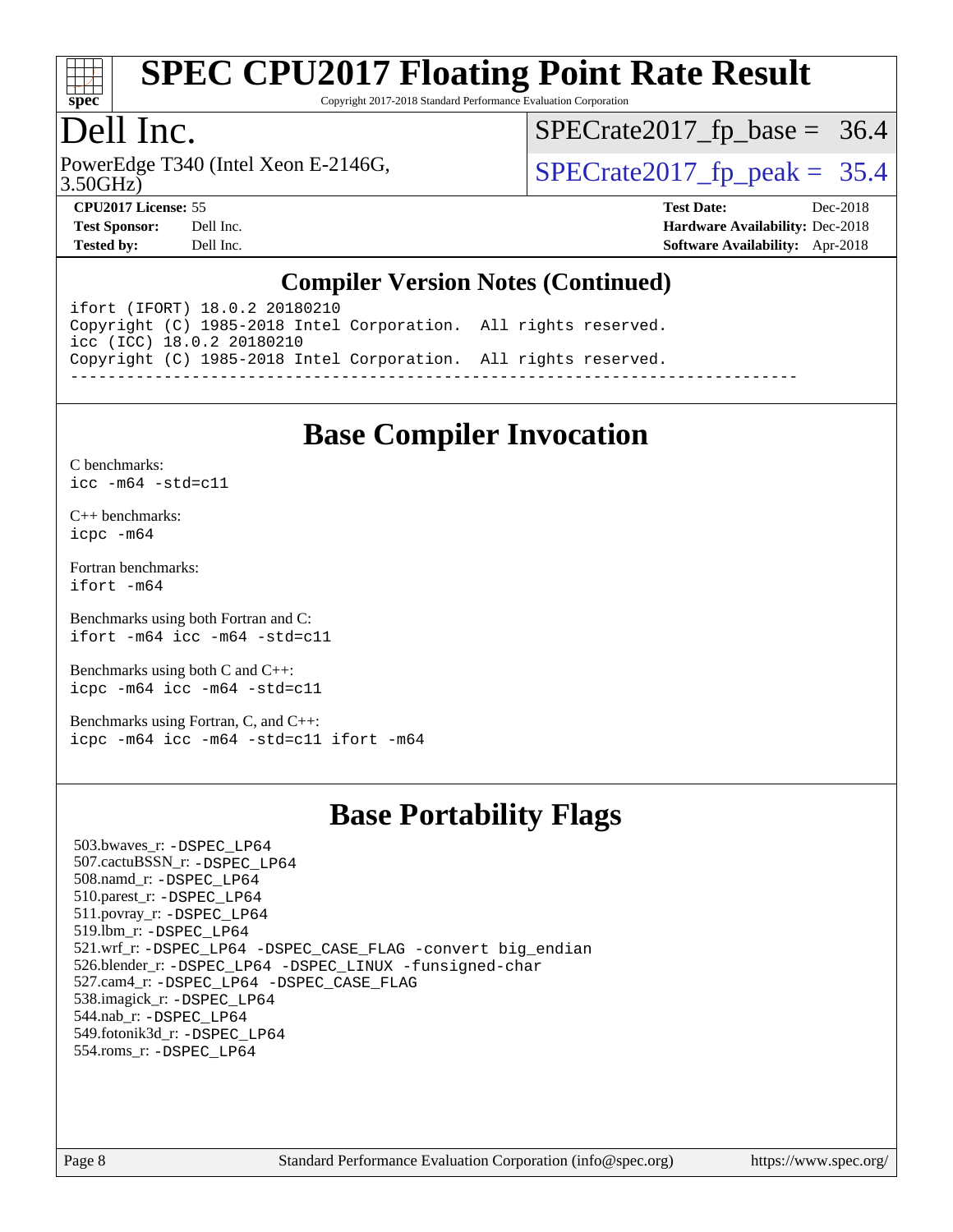

Copyright 2017-2018 Standard Performance Evaluation Corporation

#### Dell Inc.

PowerEdge T340 (Intel Xeon E-2146G, 3.50GHz)

 $SPECTate 2017_fp\_peak = 35.4$  $SPECTate2017_fp\_base = 36.4$ 

**[CPU2017 License:](http://www.spec.org/auto/cpu2017/Docs/result-fields.html#CPU2017License)** 55 **[Test Date:](http://www.spec.org/auto/cpu2017/Docs/result-fields.html#TestDate)** Dec-2018 **[Test Sponsor:](http://www.spec.org/auto/cpu2017/Docs/result-fields.html#TestSponsor)** Dell Inc. **[Hardware Availability:](http://www.spec.org/auto/cpu2017/Docs/result-fields.html#HardwareAvailability)** Dec-2018 **[Tested by:](http://www.spec.org/auto/cpu2017/Docs/result-fields.html#Testedby)** Dell Inc. **[Software Availability:](http://www.spec.org/auto/cpu2017/Docs/result-fields.html#SoftwareAvailability)** Apr-2018

### **[Base Optimization Flags](http://www.spec.org/auto/cpu2017/Docs/result-fields.html#BaseOptimizationFlags)**

[C benchmarks:](http://www.spec.org/auto/cpu2017/Docs/result-fields.html#Cbenchmarks)

[-xCORE-AVX2](http://www.spec.org/cpu2017/results/res2018q4/cpu2017-20181210-10224.flags.html#user_CCbase_f-xCORE-AVX2) [-ipo](http://www.spec.org/cpu2017/results/res2018q4/cpu2017-20181210-10224.flags.html#user_CCbase_f-ipo) [-O3](http://www.spec.org/cpu2017/results/res2018q4/cpu2017-20181210-10224.flags.html#user_CCbase_f-O3) [-no-prec-div](http://www.spec.org/cpu2017/results/res2018q4/cpu2017-20181210-10224.flags.html#user_CCbase_f-no-prec-div) [-qopt-prefetch](http://www.spec.org/cpu2017/results/res2018q4/cpu2017-20181210-10224.flags.html#user_CCbase_f-qopt-prefetch) [-ffinite-math-only](http://www.spec.org/cpu2017/results/res2018q4/cpu2017-20181210-10224.flags.html#user_CCbase_f_finite_math_only_cb91587bd2077682c4b38af759c288ed7c732db004271a9512da14a4f8007909a5f1427ecbf1a0fb78ff2a814402c6114ac565ca162485bbcae155b5e4258871) [-qopt-mem-layout-trans=3](http://www.spec.org/cpu2017/results/res2018q4/cpu2017-20181210-10224.flags.html#user_CCbase_f-qopt-mem-layout-trans_de80db37974c74b1f0e20d883f0b675c88c3b01e9d123adea9b28688d64333345fb62bc4a798493513fdb68f60282f9a726aa07f478b2f7113531aecce732043) [C++ benchmarks](http://www.spec.org/auto/cpu2017/Docs/result-fields.html#CXXbenchmarks): [-xCORE-AVX2](http://www.spec.org/cpu2017/results/res2018q4/cpu2017-20181210-10224.flags.html#user_CXXbase_f-xCORE-AVX2) [-ipo](http://www.spec.org/cpu2017/results/res2018q4/cpu2017-20181210-10224.flags.html#user_CXXbase_f-ipo) [-O3](http://www.spec.org/cpu2017/results/res2018q4/cpu2017-20181210-10224.flags.html#user_CXXbase_f-O3) [-no-prec-div](http://www.spec.org/cpu2017/results/res2018q4/cpu2017-20181210-10224.flags.html#user_CXXbase_f-no-prec-div) [-qopt-prefetch](http://www.spec.org/cpu2017/results/res2018q4/cpu2017-20181210-10224.flags.html#user_CXXbase_f-qopt-prefetch) [-ffinite-math-only](http://www.spec.org/cpu2017/results/res2018q4/cpu2017-20181210-10224.flags.html#user_CXXbase_f_finite_math_only_cb91587bd2077682c4b38af759c288ed7c732db004271a9512da14a4f8007909a5f1427ecbf1a0fb78ff2a814402c6114ac565ca162485bbcae155b5e4258871) [-qopt-mem-layout-trans=3](http://www.spec.org/cpu2017/results/res2018q4/cpu2017-20181210-10224.flags.html#user_CXXbase_f-qopt-mem-layout-trans_de80db37974c74b1f0e20d883f0b675c88c3b01e9d123adea9b28688d64333345fb62bc4a798493513fdb68f60282f9a726aa07f478b2f7113531aecce732043) [Fortran benchmarks:](http://www.spec.org/auto/cpu2017/Docs/result-fields.html#Fortranbenchmarks) [-xCORE-AVX2](http://www.spec.org/cpu2017/results/res2018q4/cpu2017-20181210-10224.flags.html#user_FCbase_f-xCORE-AVX2) [-ipo](http://www.spec.org/cpu2017/results/res2018q4/cpu2017-20181210-10224.flags.html#user_FCbase_f-ipo) [-O3](http://www.spec.org/cpu2017/results/res2018q4/cpu2017-20181210-10224.flags.html#user_FCbase_f-O3) [-no-prec-div](http://www.spec.org/cpu2017/results/res2018q4/cpu2017-20181210-10224.flags.html#user_FCbase_f-no-prec-div) [-qopt-prefetch](http://www.spec.org/cpu2017/results/res2018q4/cpu2017-20181210-10224.flags.html#user_FCbase_f-qopt-prefetch) [-ffinite-math-only](http://www.spec.org/cpu2017/results/res2018q4/cpu2017-20181210-10224.flags.html#user_FCbase_f_finite_math_only_cb91587bd2077682c4b38af759c288ed7c732db004271a9512da14a4f8007909a5f1427ecbf1a0fb78ff2a814402c6114ac565ca162485bbcae155b5e4258871) [-qopt-mem-layout-trans=3](http://www.spec.org/cpu2017/results/res2018q4/cpu2017-20181210-10224.flags.html#user_FCbase_f-qopt-mem-layout-trans_de80db37974c74b1f0e20d883f0b675c88c3b01e9d123adea9b28688d64333345fb62bc4a798493513fdb68f60282f9a726aa07f478b2f7113531aecce732043) [-auto](http://www.spec.org/cpu2017/results/res2018q4/cpu2017-20181210-10224.flags.html#user_FCbase_f-auto) [-nostandard-realloc-lhs](http://www.spec.org/cpu2017/results/res2018q4/cpu2017-20181210-10224.flags.html#user_FCbase_f_2003_std_realloc_82b4557e90729c0f113870c07e44d33d6f5a304b4f63d4c15d2d0f1fab99f5daaed73bdb9275d9ae411527f28b936061aa8b9c8f2d63842963b95c9dd6426b8a) [Benchmarks using both Fortran and C:](http://www.spec.org/auto/cpu2017/Docs/result-fields.html#BenchmarksusingbothFortranandC) [-xCORE-AVX2](http://www.spec.org/cpu2017/results/res2018q4/cpu2017-20181210-10224.flags.html#user_CC_FCbase_f-xCORE-AVX2) [-ipo](http://www.spec.org/cpu2017/results/res2018q4/cpu2017-20181210-10224.flags.html#user_CC_FCbase_f-ipo) [-O3](http://www.spec.org/cpu2017/results/res2018q4/cpu2017-20181210-10224.flags.html#user_CC_FCbase_f-O3) [-no-prec-div](http://www.spec.org/cpu2017/results/res2018q4/cpu2017-20181210-10224.flags.html#user_CC_FCbase_f-no-prec-div) [-qopt-prefetch](http://www.spec.org/cpu2017/results/res2018q4/cpu2017-20181210-10224.flags.html#user_CC_FCbase_f-qopt-prefetch) [-ffinite-math-only](http://www.spec.org/cpu2017/results/res2018q4/cpu2017-20181210-10224.flags.html#user_CC_FCbase_f_finite_math_only_cb91587bd2077682c4b38af759c288ed7c732db004271a9512da14a4f8007909a5f1427ecbf1a0fb78ff2a814402c6114ac565ca162485bbcae155b5e4258871) [-qopt-mem-layout-trans=3](http://www.spec.org/cpu2017/results/res2018q4/cpu2017-20181210-10224.flags.html#user_CC_FCbase_f-qopt-mem-layout-trans_de80db37974c74b1f0e20d883f0b675c88c3b01e9d123adea9b28688d64333345fb62bc4a798493513fdb68f60282f9a726aa07f478b2f7113531aecce732043) [-auto](http://www.spec.org/cpu2017/results/res2018q4/cpu2017-20181210-10224.flags.html#user_CC_FCbase_f-auto) [-nostandard-realloc-lhs](http://www.spec.org/cpu2017/results/res2018q4/cpu2017-20181210-10224.flags.html#user_CC_FCbase_f_2003_std_realloc_82b4557e90729c0f113870c07e44d33d6f5a304b4f63d4c15d2d0f1fab99f5daaed73bdb9275d9ae411527f28b936061aa8b9c8f2d63842963b95c9dd6426b8a) [Benchmarks using both C and C++](http://www.spec.org/auto/cpu2017/Docs/result-fields.html#BenchmarksusingbothCandCXX): [-xCORE-AVX2](http://www.spec.org/cpu2017/results/res2018q4/cpu2017-20181210-10224.flags.html#user_CC_CXXbase_f-xCORE-AVX2) [-ipo](http://www.spec.org/cpu2017/results/res2018q4/cpu2017-20181210-10224.flags.html#user_CC_CXXbase_f-ipo) [-O3](http://www.spec.org/cpu2017/results/res2018q4/cpu2017-20181210-10224.flags.html#user_CC_CXXbase_f-O3) [-no-prec-div](http://www.spec.org/cpu2017/results/res2018q4/cpu2017-20181210-10224.flags.html#user_CC_CXXbase_f-no-prec-div) [-qopt-prefetch](http://www.spec.org/cpu2017/results/res2018q4/cpu2017-20181210-10224.flags.html#user_CC_CXXbase_f-qopt-prefetch) [-ffinite-math-only](http://www.spec.org/cpu2017/results/res2018q4/cpu2017-20181210-10224.flags.html#user_CC_CXXbase_f_finite_math_only_cb91587bd2077682c4b38af759c288ed7c732db004271a9512da14a4f8007909a5f1427ecbf1a0fb78ff2a814402c6114ac565ca162485bbcae155b5e4258871) [-qopt-mem-layout-trans=3](http://www.spec.org/cpu2017/results/res2018q4/cpu2017-20181210-10224.flags.html#user_CC_CXXbase_f-qopt-mem-layout-trans_de80db37974c74b1f0e20d883f0b675c88c3b01e9d123adea9b28688d64333345fb62bc4a798493513fdb68f60282f9a726aa07f478b2f7113531aecce732043) [Benchmarks using Fortran, C, and C++](http://www.spec.org/auto/cpu2017/Docs/result-fields.html#BenchmarksusingFortranCandCXX): [-xCORE-AVX2](http://www.spec.org/cpu2017/results/res2018q4/cpu2017-20181210-10224.flags.html#user_CC_CXX_FCbase_f-xCORE-AVX2) [-ipo](http://www.spec.org/cpu2017/results/res2018q4/cpu2017-20181210-10224.flags.html#user_CC_CXX_FCbase_f-ipo) [-O3](http://www.spec.org/cpu2017/results/res2018q4/cpu2017-20181210-10224.flags.html#user_CC_CXX_FCbase_f-O3) [-no-prec-div](http://www.spec.org/cpu2017/results/res2018q4/cpu2017-20181210-10224.flags.html#user_CC_CXX_FCbase_f-no-prec-div) [-qopt-prefetch](http://www.spec.org/cpu2017/results/res2018q4/cpu2017-20181210-10224.flags.html#user_CC_CXX_FCbase_f-qopt-prefetch) [-ffinite-math-only](http://www.spec.org/cpu2017/results/res2018q4/cpu2017-20181210-10224.flags.html#user_CC_CXX_FCbase_f_finite_math_only_cb91587bd2077682c4b38af759c288ed7c732db004271a9512da14a4f8007909a5f1427ecbf1a0fb78ff2a814402c6114ac565ca162485bbcae155b5e4258871)

[-qopt-mem-layout-trans=3](http://www.spec.org/cpu2017/results/res2018q4/cpu2017-20181210-10224.flags.html#user_CC_CXX_FCbase_f-qopt-mem-layout-trans_de80db37974c74b1f0e20d883f0b675c88c3b01e9d123adea9b28688d64333345fb62bc4a798493513fdb68f60282f9a726aa07f478b2f7113531aecce732043) [-auto](http://www.spec.org/cpu2017/results/res2018q4/cpu2017-20181210-10224.flags.html#user_CC_CXX_FCbase_f-auto) [-nostandard-realloc-lhs](http://www.spec.org/cpu2017/results/res2018q4/cpu2017-20181210-10224.flags.html#user_CC_CXX_FCbase_f_2003_std_realloc_82b4557e90729c0f113870c07e44d33d6f5a304b4f63d4c15d2d0f1fab99f5daaed73bdb9275d9ae411527f28b936061aa8b9c8f2d63842963b95c9dd6426b8a)

### **[Peak Compiler Invocation](http://www.spec.org/auto/cpu2017/Docs/result-fields.html#PeakCompilerInvocation)**

[C benchmarks](http://www.spec.org/auto/cpu2017/Docs/result-fields.html#Cbenchmarks): [icc -m64 -std=c11](http://www.spec.org/cpu2017/results/res2018q4/cpu2017-20181210-10224.flags.html#user_CCpeak_intel_icc_64bit_c11_33ee0cdaae7deeeab2a9725423ba97205ce30f63b9926c2519791662299b76a0318f32ddfffdc46587804de3178b4f9328c46fa7c2b0cd779d7a61945c91cd35)

[C++ benchmarks:](http://www.spec.org/auto/cpu2017/Docs/result-fields.html#CXXbenchmarks) [icpc -m64](http://www.spec.org/cpu2017/results/res2018q4/cpu2017-20181210-10224.flags.html#user_CXXpeak_intel_icpc_64bit_4ecb2543ae3f1412ef961e0650ca070fec7b7afdcd6ed48761b84423119d1bf6bdf5cad15b44d48e7256388bc77273b966e5eb805aefd121eb22e9299b2ec9d9)

[Fortran benchmarks](http://www.spec.org/auto/cpu2017/Docs/result-fields.html#Fortranbenchmarks): [ifort -m64](http://www.spec.org/cpu2017/results/res2018q4/cpu2017-20181210-10224.flags.html#user_FCpeak_intel_ifort_64bit_24f2bb282fbaeffd6157abe4f878425411749daecae9a33200eee2bee2fe76f3b89351d69a8130dd5949958ce389cf37ff59a95e7a40d588e8d3a57e0c3fd751)

[Benchmarks using both Fortran and C](http://www.spec.org/auto/cpu2017/Docs/result-fields.html#BenchmarksusingbothFortranandC): [ifort -m64](http://www.spec.org/cpu2017/results/res2018q4/cpu2017-20181210-10224.flags.html#user_CC_FCpeak_intel_ifort_64bit_24f2bb282fbaeffd6157abe4f878425411749daecae9a33200eee2bee2fe76f3b89351d69a8130dd5949958ce389cf37ff59a95e7a40d588e8d3a57e0c3fd751) [icc -m64 -std=c11](http://www.spec.org/cpu2017/results/res2018q4/cpu2017-20181210-10224.flags.html#user_CC_FCpeak_intel_icc_64bit_c11_33ee0cdaae7deeeab2a9725423ba97205ce30f63b9926c2519791662299b76a0318f32ddfffdc46587804de3178b4f9328c46fa7c2b0cd779d7a61945c91cd35)

[Benchmarks using both C and C++](http://www.spec.org/auto/cpu2017/Docs/result-fields.html#BenchmarksusingbothCandCXX): [icpc -m64](http://www.spec.org/cpu2017/results/res2018q4/cpu2017-20181210-10224.flags.html#user_CC_CXXpeak_intel_icpc_64bit_4ecb2543ae3f1412ef961e0650ca070fec7b7afdcd6ed48761b84423119d1bf6bdf5cad15b44d48e7256388bc77273b966e5eb805aefd121eb22e9299b2ec9d9) [icc -m64 -std=c11](http://www.spec.org/cpu2017/results/res2018q4/cpu2017-20181210-10224.flags.html#user_CC_CXXpeak_intel_icc_64bit_c11_33ee0cdaae7deeeab2a9725423ba97205ce30f63b9926c2519791662299b76a0318f32ddfffdc46587804de3178b4f9328c46fa7c2b0cd779d7a61945c91cd35)

[Benchmarks using Fortran, C, and C++:](http://www.spec.org/auto/cpu2017/Docs/result-fields.html#BenchmarksusingFortranCandCXX) [icpc -m64](http://www.spec.org/cpu2017/results/res2018q4/cpu2017-20181210-10224.flags.html#user_CC_CXX_FCpeak_intel_icpc_64bit_4ecb2543ae3f1412ef961e0650ca070fec7b7afdcd6ed48761b84423119d1bf6bdf5cad15b44d48e7256388bc77273b966e5eb805aefd121eb22e9299b2ec9d9) [icc -m64 -std=c11](http://www.spec.org/cpu2017/results/res2018q4/cpu2017-20181210-10224.flags.html#user_CC_CXX_FCpeak_intel_icc_64bit_c11_33ee0cdaae7deeeab2a9725423ba97205ce30f63b9926c2519791662299b76a0318f32ddfffdc46587804de3178b4f9328c46fa7c2b0cd779d7a61945c91cd35) [ifort -m64](http://www.spec.org/cpu2017/results/res2018q4/cpu2017-20181210-10224.flags.html#user_CC_CXX_FCpeak_intel_ifort_64bit_24f2bb282fbaeffd6157abe4f878425411749daecae9a33200eee2bee2fe76f3b89351d69a8130dd5949958ce389cf37ff59a95e7a40d588e8d3a57e0c3fd751)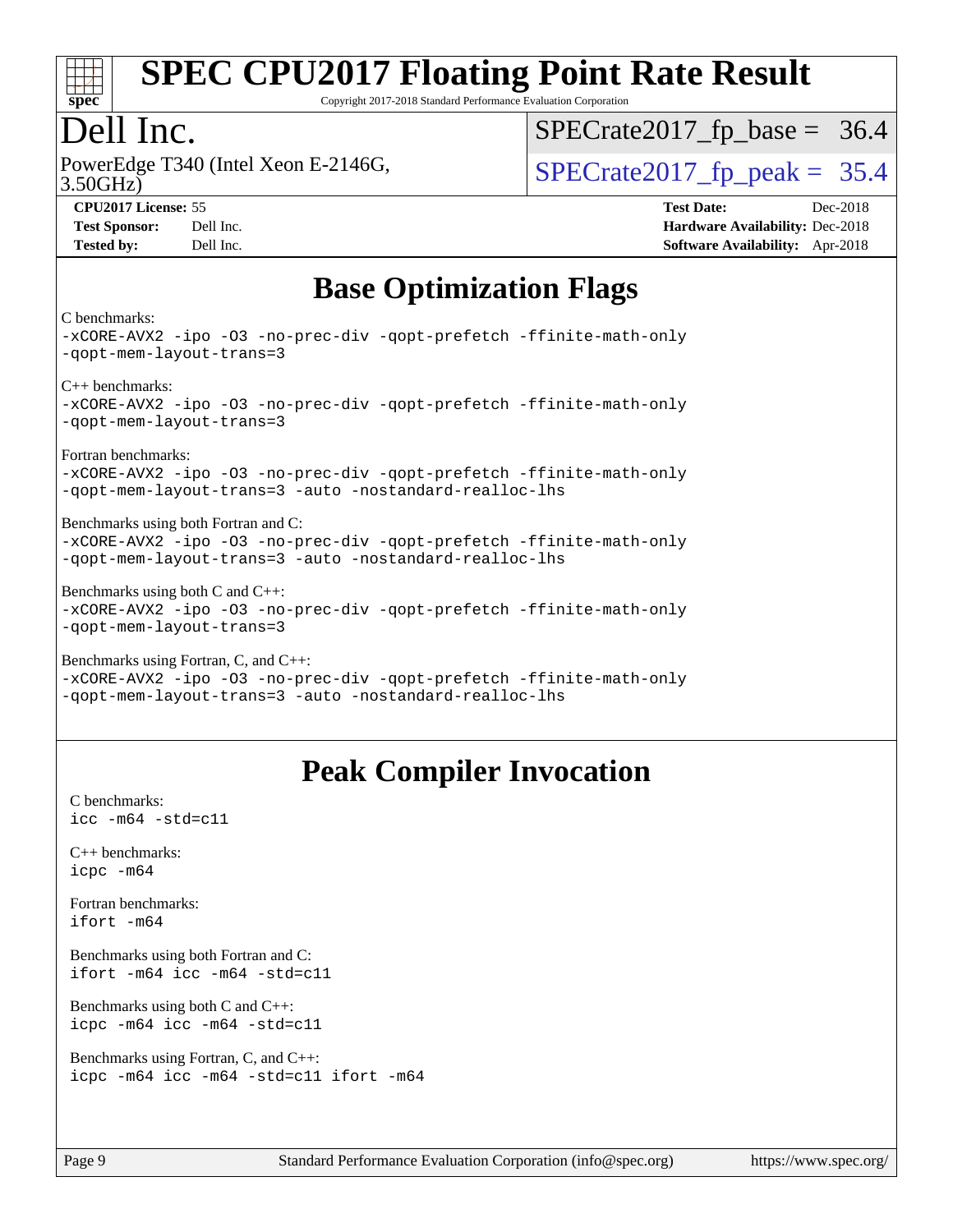

Copyright 2017-2018 Standard Performance Evaluation Corporation

### Dell Inc.

PowerEdge T340 (Intel Xeon E-2146G, 3.50GHz)

 $SPECTate 2017_fp\_peak = 35.4$  $SPECTate2017_fp\_base = 36.4$ 

**[Tested by:](http://www.spec.org/auto/cpu2017/Docs/result-fields.html#Testedby)** Dell Inc. **[Software Availability:](http://www.spec.org/auto/cpu2017/Docs/result-fields.html#SoftwareAvailability)** Apr-2018

**[CPU2017 License:](http://www.spec.org/auto/cpu2017/Docs/result-fields.html#CPU2017License)** 55 **[Test Date:](http://www.spec.org/auto/cpu2017/Docs/result-fields.html#TestDate)** Dec-2018 **[Test Sponsor:](http://www.spec.org/auto/cpu2017/Docs/result-fields.html#TestSponsor)** Dell Inc. **[Hardware Availability:](http://www.spec.org/auto/cpu2017/Docs/result-fields.html#HardwareAvailability)** Dec-2018

### **[Peak Portability Flags](http://www.spec.org/auto/cpu2017/Docs/result-fields.html#PeakPortabilityFlags)**

Same as Base Portability Flags

### **[Peak Optimization Flags](http://www.spec.org/auto/cpu2017/Docs/result-fields.html#PeakOptimizationFlags)**

[C benchmarks](http://www.spec.org/auto/cpu2017/Docs/result-fields.html#Cbenchmarks):

[-prof-gen](http://www.spec.org/cpu2017/results/res2018q4/cpu2017-20181210-10224.flags.html#user_CCpeak_prof_gen_5aa4926d6013ddb2a31985c654b3eb18169fc0c6952a63635c234f711e6e63dd76e94ad52365559451ec499a2cdb89e4dc58ba4c67ef54ca681ffbe1461d6b36)(pass 1) [-prof-use](http://www.spec.org/cpu2017/results/res2018q4/cpu2017-20181210-10224.flags.html#user_CCpeak_prof_use_1a21ceae95f36a2b53c25747139a6c16ca95bd9def2a207b4f0849963b97e94f5260e30a0c64f4bb623698870e679ca08317ef8150905d41bd88c6f78df73f19)(pass 2) [-ipo](http://www.spec.org/cpu2017/results/res2018q4/cpu2017-20181210-10224.flags.html#user_CCpeak_f-ipo) [-xCORE-AVX2](http://www.spec.org/cpu2017/results/res2018q4/cpu2017-20181210-10224.flags.html#user_CCpeak_f-xCORE-AVX2) [-O3](http://www.spec.org/cpu2017/results/res2018q4/cpu2017-20181210-10224.flags.html#user_CCpeak_f-O3) [-no-prec-div](http://www.spec.org/cpu2017/results/res2018q4/cpu2017-20181210-10224.flags.html#user_CCpeak_f-no-prec-div) [-qopt-prefetch](http://www.spec.org/cpu2017/results/res2018q4/cpu2017-20181210-10224.flags.html#user_CCpeak_f-qopt-prefetch) [-ffinite-math-only](http://www.spec.org/cpu2017/results/res2018q4/cpu2017-20181210-10224.flags.html#user_CCpeak_f_finite_math_only_cb91587bd2077682c4b38af759c288ed7c732db004271a9512da14a4f8007909a5f1427ecbf1a0fb78ff2a814402c6114ac565ca162485bbcae155b5e4258871) [-qopt-mem-layout-trans=3](http://www.spec.org/cpu2017/results/res2018q4/cpu2017-20181210-10224.flags.html#user_CCpeak_f-qopt-mem-layout-trans_de80db37974c74b1f0e20d883f0b675c88c3b01e9d123adea9b28688d64333345fb62bc4a798493513fdb68f60282f9a726aa07f478b2f7113531aecce732043)

[C++ benchmarks:](http://www.spec.org/auto/cpu2017/Docs/result-fields.html#CXXbenchmarks) [-prof-gen](http://www.spec.org/cpu2017/results/res2018q4/cpu2017-20181210-10224.flags.html#user_CXXpeak_prof_gen_5aa4926d6013ddb2a31985c654b3eb18169fc0c6952a63635c234f711e6e63dd76e94ad52365559451ec499a2cdb89e4dc58ba4c67ef54ca681ffbe1461d6b36)(pass 1) [-prof-use](http://www.spec.org/cpu2017/results/res2018q4/cpu2017-20181210-10224.flags.html#user_CXXpeak_prof_use_1a21ceae95f36a2b53c25747139a6c16ca95bd9def2a207b4f0849963b97e94f5260e30a0c64f4bb623698870e679ca08317ef8150905d41bd88c6f78df73f19)(pass 2) [-ipo](http://www.spec.org/cpu2017/results/res2018q4/cpu2017-20181210-10224.flags.html#user_CXXpeak_f-ipo) [-xCORE-AVX2](http://www.spec.org/cpu2017/results/res2018q4/cpu2017-20181210-10224.flags.html#user_CXXpeak_f-xCORE-AVX2) [-O3](http://www.spec.org/cpu2017/results/res2018q4/cpu2017-20181210-10224.flags.html#user_CXXpeak_f-O3) [-no-prec-div](http://www.spec.org/cpu2017/results/res2018q4/cpu2017-20181210-10224.flags.html#user_CXXpeak_f-no-prec-div) [-qopt-prefetch](http://www.spec.org/cpu2017/results/res2018q4/cpu2017-20181210-10224.flags.html#user_CXXpeak_f-qopt-prefetch) [-ffinite-math-only](http://www.spec.org/cpu2017/results/res2018q4/cpu2017-20181210-10224.flags.html#user_CXXpeak_f_finite_math_only_cb91587bd2077682c4b38af759c288ed7c732db004271a9512da14a4f8007909a5f1427ecbf1a0fb78ff2a814402c6114ac565ca162485bbcae155b5e4258871) [-qopt-mem-layout-trans=3](http://www.spec.org/cpu2017/results/res2018q4/cpu2017-20181210-10224.flags.html#user_CXXpeak_f-qopt-mem-layout-trans_de80db37974c74b1f0e20d883f0b675c88c3b01e9d123adea9b28688d64333345fb62bc4a798493513fdb68f60282f9a726aa07f478b2f7113531aecce732043)

[Fortran benchmarks](http://www.spec.org/auto/cpu2017/Docs/result-fields.html#Fortranbenchmarks):

[-prof-gen](http://www.spec.org/cpu2017/results/res2018q4/cpu2017-20181210-10224.flags.html#user_FCpeak_prof_gen_5aa4926d6013ddb2a31985c654b3eb18169fc0c6952a63635c234f711e6e63dd76e94ad52365559451ec499a2cdb89e4dc58ba4c67ef54ca681ffbe1461d6b36)(pass 1) [-prof-use](http://www.spec.org/cpu2017/results/res2018q4/cpu2017-20181210-10224.flags.html#user_FCpeak_prof_use_1a21ceae95f36a2b53c25747139a6c16ca95bd9def2a207b4f0849963b97e94f5260e30a0c64f4bb623698870e679ca08317ef8150905d41bd88c6f78df73f19)(pass 2) [-ipo](http://www.spec.org/cpu2017/results/res2018q4/cpu2017-20181210-10224.flags.html#user_FCpeak_f-ipo) [-xCORE-AVX2](http://www.spec.org/cpu2017/results/res2018q4/cpu2017-20181210-10224.flags.html#user_FCpeak_f-xCORE-AVX2) [-O3](http://www.spec.org/cpu2017/results/res2018q4/cpu2017-20181210-10224.flags.html#user_FCpeak_f-O3) [-no-prec-div](http://www.spec.org/cpu2017/results/res2018q4/cpu2017-20181210-10224.flags.html#user_FCpeak_f-no-prec-div) [-qopt-prefetch](http://www.spec.org/cpu2017/results/res2018q4/cpu2017-20181210-10224.flags.html#user_FCpeak_f-qopt-prefetch) [-ffinite-math-only](http://www.spec.org/cpu2017/results/res2018q4/cpu2017-20181210-10224.flags.html#user_FCpeak_f_finite_math_only_cb91587bd2077682c4b38af759c288ed7c732db004271a9512da14a4f8007909a5f1427ecbf1a0fb78ff2a814402c6114ac565ca162485bbcae155b5e4258871) [-qopt-mem-layout-trans=3](http://www.spec.org/cpu2017/results/res2018q4/cpu2017-20181210-10224.flags.html#user_FCpeak_f-qopt-mem-layout-trans_de80db37974c74b1f0e20d883f0b675c88c3b01e9d123adea9b28688d64333345fb62bc4a798493513fdb68f60282f9a726aa07f478b2f7113531aecce732043) [-auto](http://www.spec.org/cpu2017/results/res2018q4/cpu2017-20181210-10224.flags.html#user_FCpeak_f-auto) [-nostandard-realloc-lhs](http://www.spec.org/cpu2017/results/res2018q4/cpu2017-20181210-10224.flags.html#user_FCpeak_f_2003_std_realloc_82b4557e90729c0f113870c07e44d33d6f5a304b4f63d4c15d2d0f1fab99f5daaed73bdb9275d9ae411527f28b936061aa8b9c8f2d63842963b95c9dd6426b8a)

[Benchmarks using both Fortran and C](http://www.spec.org/auto/cpu2017/Docs/result-fields.html#BenchmarksusingbothFortranandC):

[-prof-gen](http://www.spec.org/cpu2017/results/res2018q4/cpu2017-20181210-10224.flags.html#user_CC_FCpeak_prof_gen_5aa4926d6013ddb2a31985c654b3eb18169fc0c6952a63635c234f711e6e63dd76e94ad52365559451ec499a2cdb89e4dc58ba4c67ef54ca681ffbe1461d6b36)(pass 1) [-prof-use](http://www.spec.org/cpu2017/results/res2018q4/cpu2017-20181210-10224.flags.html#user_CC_FCpeak_prof_use_1a21ceae95f36a2b53c25747139a6c16ca95bd9def2a207b4f0849963b97e94f5260e30a0c64f4bb623698870e679ca08317ef8150905d41bd88c6f78df73f19)(pass 2) [-ipo](http://www.spec.org/cpu2017/results/res2018q4/cpu2017-20181210-10224.flags.html#user_CC_FCpeak_f-ipo) [-xCORE-AVX2](http://www.spec.org/cpu2017/results/res2018q4/cpu2017-20181210-10224.flags.html#user_CC_FCpeak_f-xCORE-AVX2) [-O3](http://www.spec.org/cpu2017/results/res2018q4/cpu2017-20181210-10224.flags.html#user_CC_FCpeak_f-O3) [-no-prec-div](http://www.spec.org/cpu2017/results/res2018q4/cpu2017-20181210-10224.flags.html#user_CC_FCpeak_f-no-prec-div) [-qopt-prefetch](http://www.spec.org/cpu2017/results/res2018q4/cpu2017-20181210-10224.flags.html#user_CC_FCpeak_f-qopt-prefetch) [-ffinite-math-only](http://www.spec.org/cpu2017/results/res2018q4/cpu2017-20181210-10224.flags.html#user_CC_FCpeak_f_finite_math_only_cb91587bd2077682c4b38af759c288ed7c732db004271a9512da14a4f8007909a5f1427ecbf1a0fb78ff2a814402c6114ac565ca162485bbcae155b5e4258871) [-qopt-mem-layout-trans=3](http://www.spec.org/cpu2017/results/res2018q4/cpu2017-20181210-10224.flags.html#user_CC_FCpeak_f-qopt-mem-layout-trans_de80db37974c74b1f0e20d883f0b675c88c3b01e9d123adea9b28688d64333345fb62bc4a798493513fdb68f60282f9a726aa07f478b2f7113531aecce732043) [-auto](http://www.spec.org/cpu2017/results/res2018q4/cpu2017-20181210-10224.flags.html#user_CC_FCpeak_f-auto) [-nostandard-realloc-lhs](http://www.spec.org/cpu2017/results/res2018q4/cpu2017-20181210-10224.flags.html#user_CC_FCpeak_f_2003_std_realloc_82b4557e90729c0f113870c07e44d33d6f5a304b4f63d4c15d2d0f1fab99f5daaed73bdb9275d9ae411527f28b936061aa8b9c8f2d63842963b95c9dd6426b8a)

[Benchmarks using both C and C++](http://www.spec.org/auto/cpu2017/Docs/result-fields.html#BenchmarksusingbothCandCXX): [-prof-gen](http://www.spec.org/cpu2017/results/res2018q4/cpu2017-20181210-10224.flags.html#user_CC_CXXpeak_prof_gen_5aa4926d6013ddb2a31985c654b3eb18169fc0c6952a63635c234f711e6e63dd76e94ad52365559451ec499a2cdb89e4dc58ba4c67ef54ca681ffbe1461d6b36)(pass 1) [-prof-use](http://www.spec.org/cpu2017/results/res2018q4/cpu2017-20181210-10224.flags.html#user_CC_CXXpeak_prof_use_1a21ceae95f36a2b53c25747139a6c16ca95bd9def2a207b4f0849963b97e94f5260e30a0c64f4bb623698870e679ca08317ef8150905d41bd88c6f78df73f19)(pass 2) [-ipo](http://www.spec.org/cpu2017/results/res2018q4/cpu2017-20181210-10224.flags.html#user_CC_CXXpeak_f-ipo) [-xCORE-AVX2](http://www.spec.org/cpu2017/results/res2018q4/cpu2017-20181210-10224.flags.html#user_CC_CXXpeak_f-xCORE-AVX2) [-O3](http://www.spec.org/cpu2017/results/res2018q4/cpu2017-20181210-10224.flags.html#user_CC_CXXpeak_f-O3) [-no-prec-div](http://www.spec.org/cpu2017/results/res2018q4/cpu2017-20181210-10224.flags.html#user_CC_CXXpeak_f-no-prec-div) [-qopt-prefetch](http://www.spec.org/cpu2017/results/res2018q4/cpu2017-20181210-10224.flags.html#user_CC_CXXpeak_f-qopt-prefetch) [-ffinite-math-only](http://www.spec.org/cpu2017/results/res2018q4/cpu2017-20181210-10224.flags.html#user_CC_CXXpeak_f_finite_math_only_cb91587bd2077682c4b38af759c288ed7c732db004271a9512da14a4f8007909a5f1427ecbf1a0fb78ff2a814402c6114ac565ca162485bbcae155b5e4258871) [-qopt-mem-layout-trans=3](http://www.spec.org/cpu2017/results/res2018q4/cpu2017-20181210-10224.flags.html#user_CC_CXXpeak_f-qopt-mem-layout-trans_de80db37974c74b1f0e20d883f0b675c88c3b01e9d123adea9b28688d64333345fb62bc4a798493513fdb68f60282f9a726aa07f478b2f7113531aecce732043)

[Benchmarks using Fortran, C, and C++:](http://www.spec.org/auto/cpu2017/Docs/result-fields.html#BenchmarksusingFortranCandCXX) [-prof-gen](http://www.spec.org/cpu2017/results/res2018q4/cpu2017-20181210-10224.flags.html#user_CC_CXX_FCpeak_prof_gen_5aa4926d6013ddb2a31985c654b3eb18169fc0c6952a63635c234f711e6e63dd76e94ad52365559451ec499a2cdb89e4dc58ba4c67ef54ca681ffbe1461d6b36)(pass 1) [-prof-use](http://www.spec.org/cpu2017/results/res2018q4/cpu2017-20181210-10224.flags.html#user_CC_CXX_FCpeak_prof_use_1a21ceae95f36a2b53c25747139a6c16ca95bd9def2a207b4f0849963b97e94f5260e30a0c64f4bb623698870e679ca08317ef8150905d41bd88c6f78df73f19)(pass 2) [-ipo](http://www.spec.org/cpu2017/results/res2018q4/cpu2017-20181210-10224.flags.html#user_CC_CXX_FCpeak_f-ipo) [-xCORE-AVX2](http://www.spec.org/cpu2017/results/res2018q4/cpu2017-20181210-10224.flags.html#user_CC_CXX_FCpeak_f-xCORE-AVX2) [-O3](http://www.spec.org/cpu2017/results/res2018q4/cpu2017-20181210-10224.flags.html#user_CC_CXX_FCpeak_f-O3) [-no-prec-div](http://www.spec.org/cpu2017/results/res2018q4/cpu2017-20181210-10224.flags.html#user_CC_CXX_FCpeak_f-no-prec-div) [-qopt-prefetch](http://www.spec.org/cpu2017/results/res2018q4/cpu2017-20181210-10224.flags.html#user_CC_CXX_FCpeak_f-qopt-prefetch) [-ffinite-math-only](http://www.spec.org/cpu2017/results/res2018q4/cpu2017-20181210-10224.flags.html#user_CC_CXX_FCpeak_f_finite_math_only_cb91587bd2077682c4b38af759c288ed7c732db004271a9512da14a4f8007909a5f1427ecbf1a0fb78ff2a814402c6114ac565ca162485bbcae155b5e4258871) [-qopt-mem-layout-trans=3](http://www.spec.org/cpu2017/results/res2018q4/cpu2017-20181210-10224.flags.html#user_CC_CXX_FCpeak_f-qopt-mem-layout-trans_de80db37974c74b1f0e20d883f0b675c88c3b01e9d123adea9b28688d64333345fb62bc4a798493513fdb68f60282f9a726aa07f478b2f7113531aecce732043) [-auto](http://www.spec.org/cpu2017/results/res2018q4/cpu2017-20181210-10224.flags.html#user_CC_CXX_FCpeak_f-auto) [-nostandard-realloc-lhs](http://www.spec.org/cpu2017/results/res2018q4/cpu2017-20181210-10224.flags.html#user_CC_CXX_FCpeak_f_2003_std_realloc_82b4557e90729c0f113870c07e44d33d6f5a304b4f63d4c15d2d0f1fab99f5daaed73bdb9275d9ae411527f28b936061aa8b9c8f2d63842963b95c9dd6426b8a)

The flags files that were used to format this result can be browsed at <http://www.spec.org/cpu2017/flags/Intel-ic18.0-official-linux64.2017-12-21.html> <http://www.spec.org/cpu2017/flags/Dell-Platform-Flags-PowerEdge14G-revC.html>

You can also download the XML flags sources by saving the following links: <http://www.spec.org/cpu2017/flags/Intel-ic18.0-official-linux64.2017-12-21.xml> <http://www.spec.org/cpu2017/flags/Dell-Platform-Flags-PowerEdge14G-revC.xml>